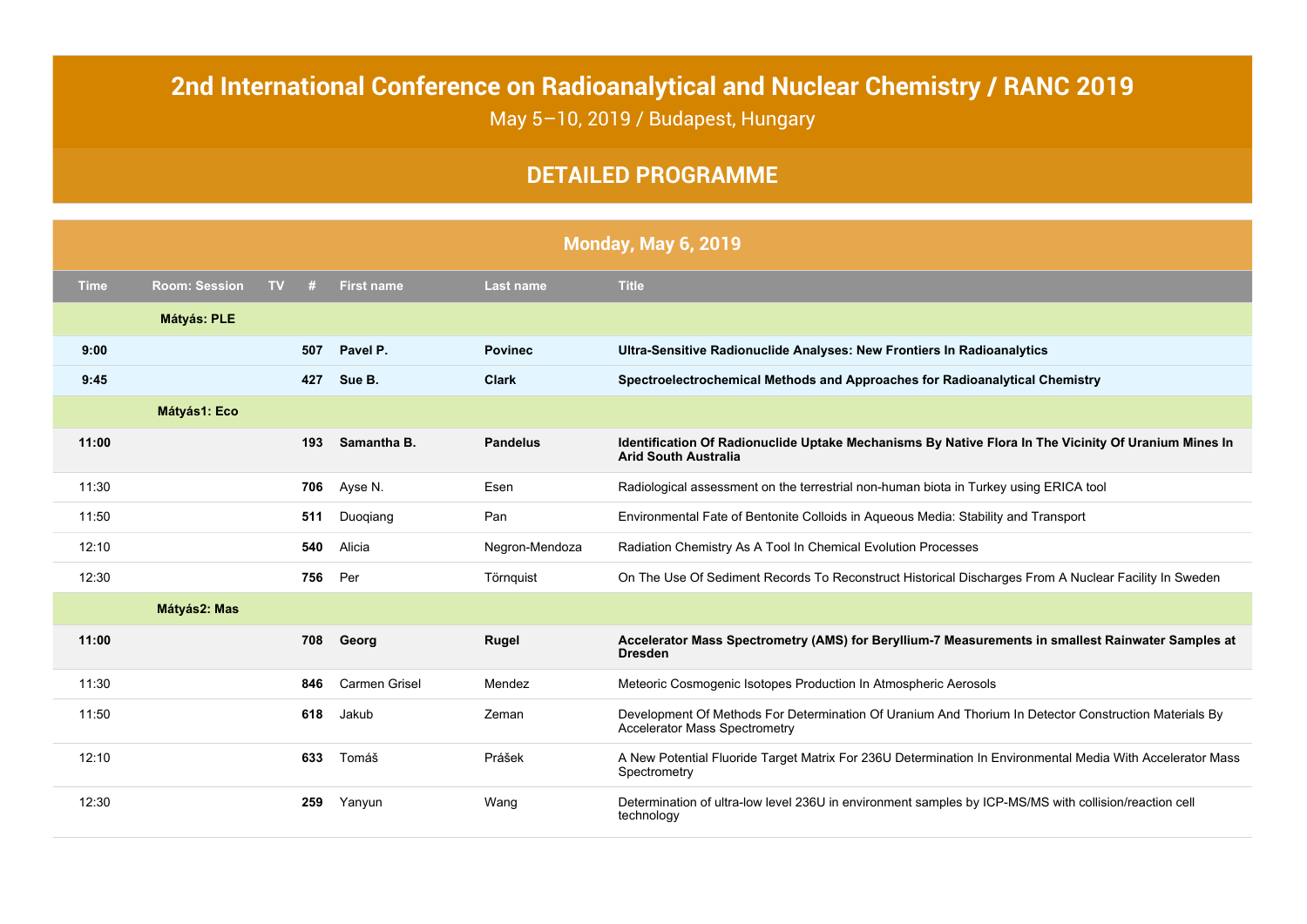|       | Szt. László: Sep      |                            |                 |                                                                                                                                                   |
|-------|-----------------------|----------------------------|-----------------|---------------------------------------------------------------------------------------------------------------------------------------------------|
| 11:00 |                       | 322<br><b>Christoph E.</b> | <b>Düllmann</b> | Radioisotope Separation In Support Of Fundamental Physics Research                                                                                |
| 11:30 |                       | Mu<br>177                  | Lin             | The Disposal Of Highly Acidic Spent Nuclear Fuel Solutions                                                                                        |
| 11:50 |                       | Hyuncheol<br>205           | Kim             | Automated System Applicable For Radiochemical Separation                                                                                          |
| 12:10 |                       | Matthew M.<br>873          | Jones           | Dropwise Analysis Of Extraction Chromatography Resins Utilizing An On-Line Mass Spectrometry Approach                                             |
| 12:30 |                       | 043<br>Galina              | Lujaniene       | Prussian Blue Based Nano-Composites For Radiocesium Pre-Concentration From Seawater                                                               |
|       | <b>Krisztina: Naa</b> |                            |                 |                                                                                                                                                   |
| 11:00 |                       | <b>Amares</b><br>744       | Chatt           | Studies Of Protein-Bound Selenium Using Pseudo-Cyclic Neutron Activation And Temerature-<br><b>Depenedent X-Ray Absorption Spectroscopy</b>       |
| 11:30 |                       | Jong-Hwa<br>046            | Moon            | Measurement of neutron spectrum parameters for NAA irradiation holes in the Jordan Research and Training<br>Reactor                               |
| 11:50 |                       | Hana<br>067                | Cho             | Standardization of comparator INAA at KRISS for CRM certification and result comparison with k0-based single<br>comparator INAA and ID-MS methods |
| 12:10 |                       | 136<br>Zohra               | Lamari          | Analysis of Aristolochia Longa .L Medicinal plant from Algeria                                                                                    |
| 12:30 |                       | Zsolt<br>784               | Revay           | Activation analyses at MLZ, Garching, Germany                                                                                                     |
|       | Mátyás1: For          |                            |                 |                                                                                                                                                   |
| 14:10 |                       | Klaus O.<br>564            | <b>Mayer</b>    | <b>Investigative Radiochemistry as Key Element of Nuclear Forensics</b>                                                                           |
| 14:40 |                       | Manny<br>008               | Mathuthu        | Application of ICP-MS Isotopic Ratio Technique in Resolving Nuclear Forensic Signatures in Cobalt Processing                                      |
| 15:00 |                       | Fongaro<br>066             | Lorenzo         | Identification And Classification Of Uranium Powders Using Colour, Image Texture And Spectroscopy<br>Signatures                                   |
| 15:20 |                       | Dorian<br>102              | Zok             | Nuclear Forensics on the 135Cs/137Cs ratio by ICP-QQQMS                                                                                           |
| 15:40 |                       | Andrew<br>837              | Reinhard        | Isotopic Characterization Of Uranium Ore Concentrates By Thermal Ionization Mass Spectrometry                                                     |
|       | Mátyás2: Fue          |                            |                 |                                                                                                                                                   |
| 14:10 |                       | 709<br>David P.            | <b>DiPrete</b>  | Zr-93 And Nb-94 Analyses On Savannah River Site Radioactive Waste Matrices                                                                        |
| 14:40 |                       | Steve<br>142               | Jan             | Characterizations Of High Activity Solid Deposit Samples From Fission Products Tanks                                                              |
| 15:00 |                       | Sylvain<br>171             | Costenoble      | Development Of Process Monitoring Tools For The Uranium-Plutonium Separation And Purification From Spent<br>Nuclear Fuel By Solvent Extraction    |
| 15:20 |                       | Nima<br>655                | Fathi           | Transient Heating Measurement in Testing Analysis: A Novel Thermal Probe                                                                          |
| 15:40 |                       | 763<br>Lawrence, E         | Jassin          | Availability of Routine and Customized Proficiency Tesing Materials for the Nuclear Fuel Cycle                                                    |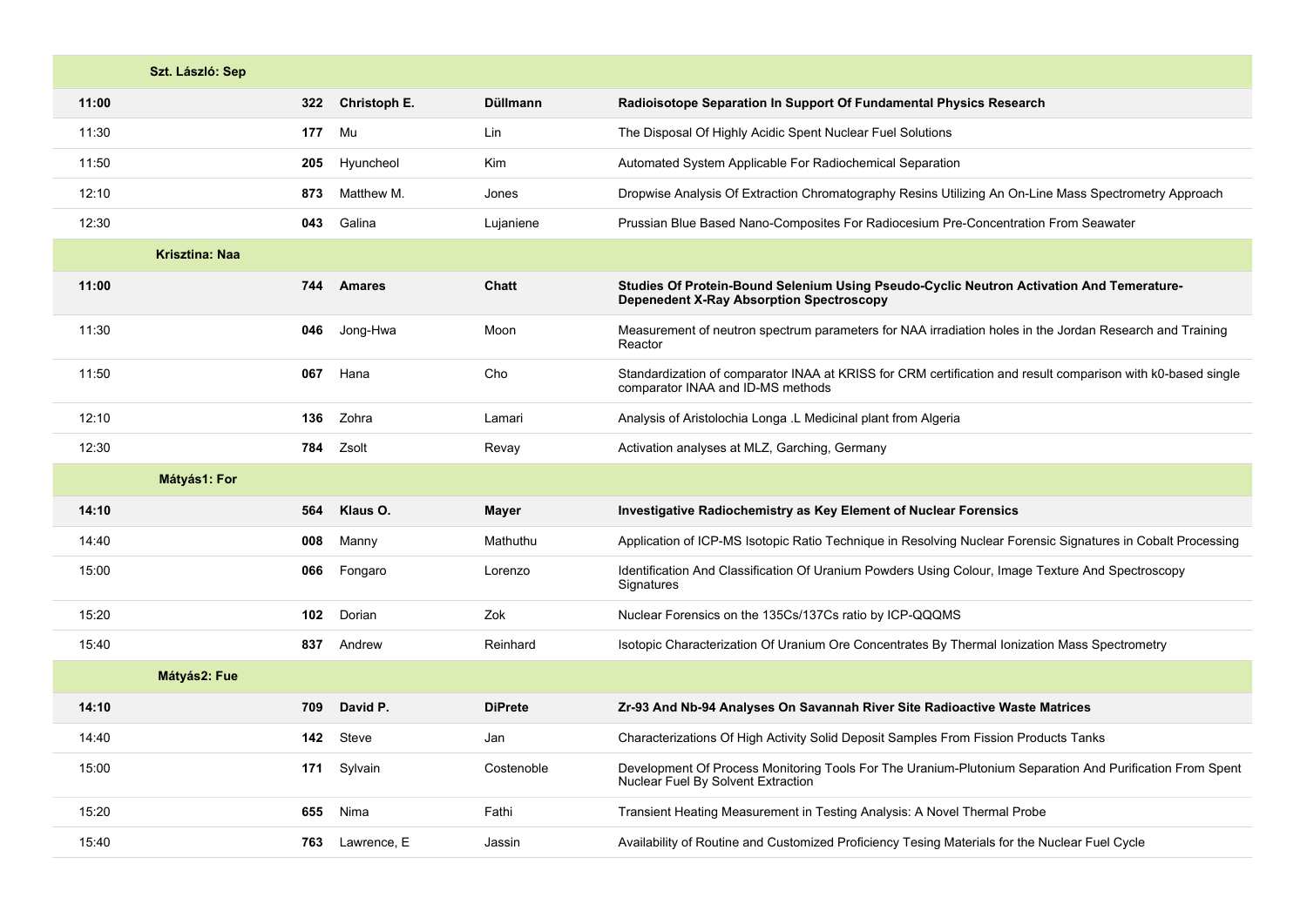|       | Szt. László: Lsc.     |        |              |                   |                                                                                                                                                                  |
|-------|-----------------------|--------|--------------|-------------------|------------------------------------------------------------------------------------------------------------------------------------------------------------------|
| 14:10 |                       | 517    | <b>Nora</b>  | Vajda             | Development Of Radiochemical Procedures For The Determination Of Actinides                                                                                       |
| 14:40 |                       | 597    | Keliang      | Shi               | A Rapid Method For Determination Of 99Tc At Ultratrace Levels In Urine Samples                                                                                   |
| 15:00 |                       | 588    | Liu chao     | Zhu               | Determination of 135Cs in environmental samples using chemical separation and ICP-MS/MS                                                                          |
| 15:20 |                       | 613    | Patrick      | Haaß              | Radiochemical characterisation of spent IER by combination of separation, LSC measurement, and pyrolysis at<br><b>NRG</b>                                        |
| 15:40 |                       | 237    | Janda        | Jiri              | Simple Measurement Of Actinides In Urine Using Solid-State Scintillation                                                                                         |
|       | <b>Krisztina: Met</b> |        |              |                   |                                                                                                                                                                  |
| 14:10 |                       | 358    | Igor         | Izosimov          | Detection of Actinides/Lanthanides by Time Resolved Laser Induced Luminescence (TRLIF)/<br>Chemiluminescence(TRLIC) Laser Spectroscopy                           |
| 14:40 |                       | 084    | Krzysztof    | Gorzkiewicz       | Low-background, digital gamma-rays spectrometer with BEGe detector and active shielding                                                                          |
| 15:00 |                       | 232    | Nabanita     | Dasgupta-Schubert | Elemental Analysis Of The Geothermic Microecology Of The Los Azufres (Mexico) Volcanic Complex By<br>Polarised Energy Dispersive X-Ray Fluorescence Spectrometry |
| 15:20 |                       | 369    | Jun Woo      | Bae               | Optimization Study Of Electrolysis-Based Tritium Continuous Monitor                                                                                              |
| 15:40 |                       |        |              |                   |                                                                                                                                                                  |
|       | Mátyás1: Edu          |        |              |                   |                                                                                                                                                                  |
| 16:30 |                       | 303    | <b>Noémi</b> | <b>Nagy</b>       | Radioanalytical And Nuclear Chemistry Course At The University Of Debrecen                                                                                       |
| 17:00 |                       | 891    | Héctor       | Bagán             | Active Teaching Strategies For Introducing Radionalytical Techniques In Analytical Chemistry Master Degree                                                       |
| 17:20 |                       | 603    | Flavia       | Groppi            | Education in Health Physics and dissemination of scientific culture at University of Milano - UNIMI                                                              |
| 17:40 |                       | 310    | Jixin        | Qiao              | Educational activities in radiochemical analysis at DTU Nutech                                                                                                   |
| 18:00 |                       | 871    | Sheldon      | Landsberger       | E-Learning In Neutron Activation Analysis: A Challenge To Preserve The Expertise                                                                                 |
|       | Mátyás2: Pha          |        |              |                   |                                                                                                                                                                  |
| 16:30 |                       | 718    | <b>Bernd</b> | <b>Neumaier</b>   | Impact of emerging radiofluorination methods on preclinical and clinical PET imaging                                                                             |
| 17:00 |                       | 174 Lu |              | Liu               | Towards a stronger halogen bond involving At — Investigation of halogen-bonded adducts of Atl and Bu3PO                                                          |
| 17:20 |                       | 621    | Michael A.   | Willmann          | Novel 18F-labeled D4-receptor ligands                                                                                                                            |
| 17:40 |                       | 682    | Sibel        | Evcüman           | Preparation of [18F]ALX5407 via alcohol-enhanced Cu-mediated radiofluorination                                                                                   |
| 18:00 |                       | 876    | Ingo         | Spahn             | Thermochromatographic Isolation Of 45Ti From Irradiated Sc                                                                                                       |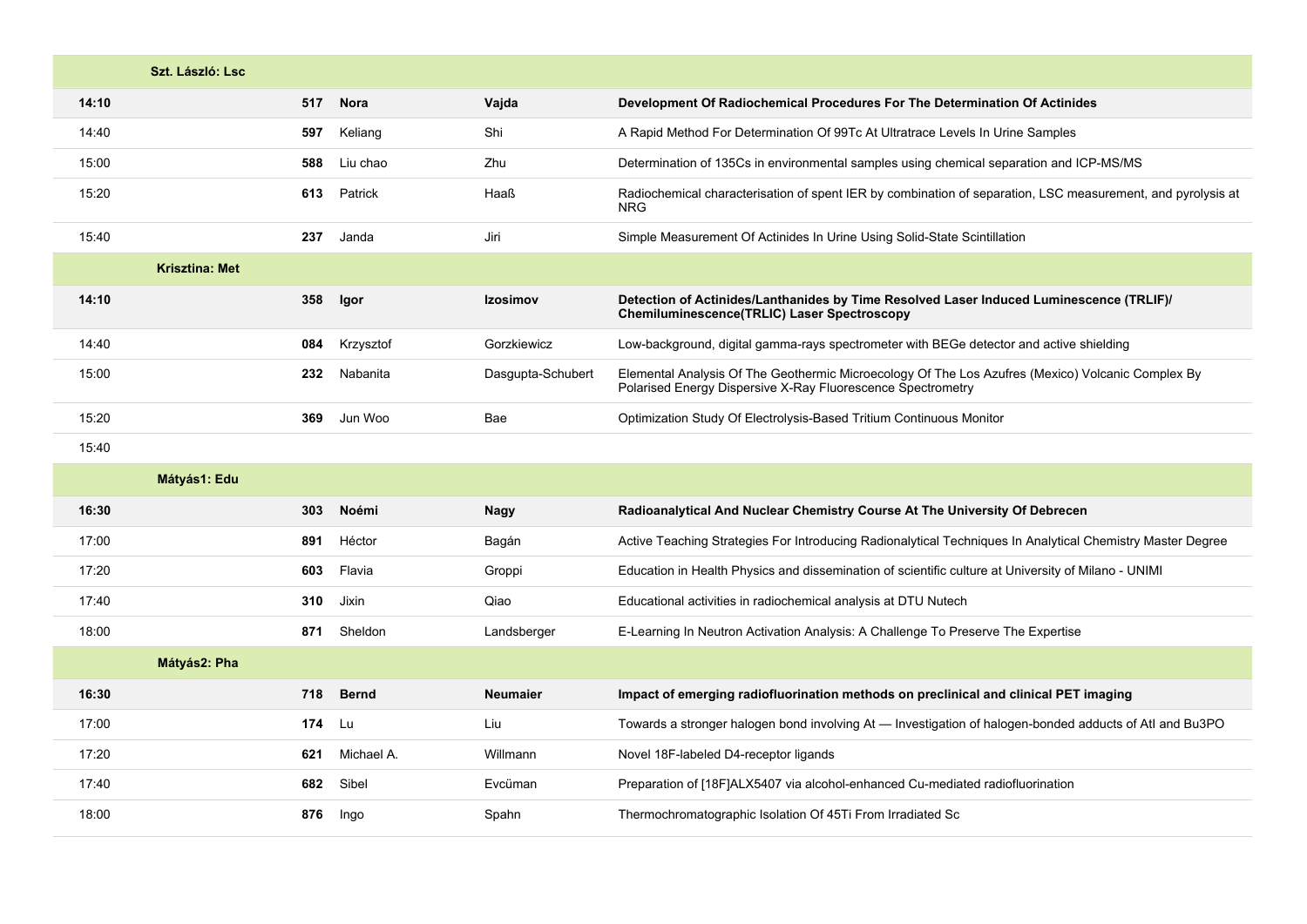| Szt. László: Act |                        |          |                                                                                                                              |
|------------------|------------------------|----------|------------------------------------------------------------------------------------------------------------------------------|
| 16:30            | 057<br>Angela C.       | Olson    | Pyrochemical Pu Metal Production: Process Improvements and Considerations for Residue Processing                             |
| 17:00            | 130<br>Julia           | Stadler  | Direct Speciation of Radionuclide Uptake into Plant Parts by DESI MS and TRLFS                                               |
| 17:20            | Vladimir<br>207        | Sladkov  | Complexation studies of Th(IV) with hydroxamic acid ligands by affinity capillary electrophoresis                            |
| 17:40            | Julia Sergeevna<br>172 | Savosina | Tetra- And Hexavalent Actinide Quantification In Complex Rare Earth Metal Mixtures With Potentiometric<br>Multisensor System |

18:00

|       | <b>Krisztina: Pga</b> |    |     |            |              |                                                                                                                                       |
|-------|-----------------------|----|-----|------------|--------------|---------------------------------------------------------------------------------------------------------------------------------------|
| 16:30 |                       |    | 261 | László     | Szentmiklósi | Extension Of Prompt-Gamma Activation Analysis Towards Irregular Shaped And Non-Homogeneous<br><b>Samples</b>                          |
| 17:00 |                       |    | 793 | M. Isabel  | Dias         | Solving Archaeological Research Problems By Prompt Gamma Activation Analyses And Complementary<br>Techniques                          |
| 17:20 |                       |    | 574 | Katalin    | Gméling      | Neutron-Based Elemental Analysis Of Gravels And Other Concrete-Additives                                                              |
| 17:40 |                       |    | 585 | Boglárka   | Maróti       | Assessment Of Neutron Self-Shielding And Gamma Self-Absorption Of Materials In A White-Beam Of Guided<br>Neutrons                     |
| 18:00 |                       |    | 342 | Kun        | Tian         | Compositional Studies Of Functional Orthodontic Archwires Using Prompt-Gamma Activation Analysis At A<br><b>Pulsed Neutron Source</b> |
|       | Poster-1              |    |     |            |              |                                                                                                                                       |
| 18:30 | Pga                   | A  | 870 | H. Heather | Chen-Mayer   | Application Of Chopped Beam-Pgaa For Short-Lived Isotopes                                                                             |
| 18:30 |                       | в  | 475 | Jiatong    | Li           | Design of the Explosion-Proof Detection integrated System based on PGNAA technology                                                   |
| 18:30 |                       | С  |     |            |              | The PGAA potential for compositional ancient glass analysis - the case of late Roman and Byzantine glasses                            |
| 18:30 | Edu                   | D  | 861 | Yading     | Zhang        | Patent Trend Analysis Of Radioactive Liquid Treatment Technology                                                                      |
| 18:30 | Pha                   | E. |     |            |              |                                                                                                                                       |
| 18:30 |                       | F. | 414 | Bernd      | Neumaier     | The Efficient Preparation of Radiolabeled Aromatic Amino Acids via Cu-Mediated Radiofluorination of Ni-<br>complexes                  |
| 18:30 |                       | G  |     |            |              |                                                                                                                                       |
| 18:30 |                       | н. | 760 | Mohammed   | Al Qahtani   | Laminin Derivative Peptide Labelled With Iodine-131 Have Promising Therapeutic Properties For A Specific<br>Melanoma Cells            |
| 18:30 |                       |    | 792 | Vladimir   | Duflot       | Pre-Clinical Studies Of The Radiopharmaceutical For Radiation Therapy Of Metastatic Spinal Tumors                                     |
| 18:30 | Act                   | J  | 099 | Cong-Zhi   | Wang         | Theoretical Studies on the Actinide Endohedral Borospherenes                                                                          |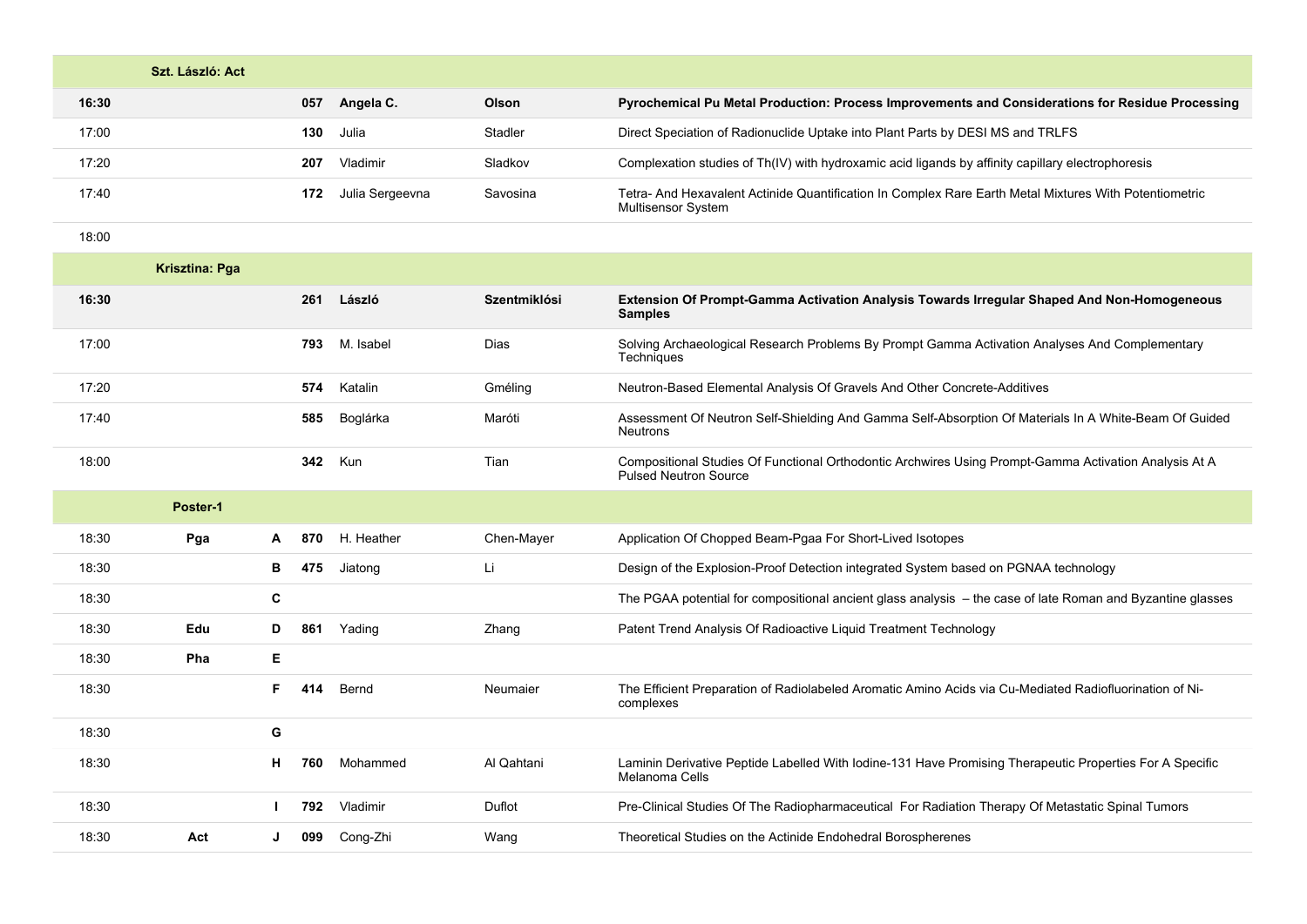| 18:30 |          | ĸ  | 162 | Marina      | Agafonova-Moroz   | Actinides reduction in SNF reprocessing studied with UV-Vis spectroscopy and chemometrics                                                               |
|-------|----------|----|-----|-------------|-------------------|---------------------------------------------------------------------------------------------------------------------------------------------------------|
| 18:30 |          |    | 453 | Maya        | Jäggi             | Fusion Melting And Chemical Separation Of Am, Pu And Sr From Barite Concrete                                                                            |
| 18:30 | App      | м  | 244 | Nabanita    | Dasgupta-Schubert | Total Reflectance Xray Flourescence Spectrometry For The Analysis Of Se In Human Body Fluids                                                            |
| 18:30 |          | N  | 333 | Soonhyun    | <b>Kim</b>        | Enhance Ment Of Radioactive Cs Adsorption Using Prussian Blue/Tio2 Under Uv Irradiation                                                                 |
|       | Poster-2 |    |     |             |                   |                                                                                                                                                         |
| 19:00 | For      | A  | 883 | Olga        | Belyaeva          | Fallout and Deposition of Cesium-137 in Aragats Massif, Armenia                                                                                         |
| 19:00 |          | в  | 094 | Yan         | Chen              | Age Determination Of Uranium Sample By 231Pa/235U Radiochronometer                                                                                      |
| 19:00 |          | C  | 103 | Xiaoyan     | Jiang             | Analysis of Pb, Sr and Nd isotopes in UOC for nuclear forensics                                                                                         |
| 19:00 |          | D  | 295 | Benjamin T. | Dabbs             | Isotopic Composition Of Commercially Available Uranium Chemicals - Part li                                                                              |
| 19:00 |          | Е. | 348 | Konstantin  | Pyuskyulyan       | Experience Of Collaboration In Field Of Creating And Development Of Armenian National Nuclear Forensic Lab                                              |
| 19:00 |          | F  | 436 | Galina A.   | Zheltova          | Complex Of Methods For Analytical Study Of Uranium-Containing Raw Materials For Nuclear Forensics                                                       |
| 19:00 |          | G  | 447 | Pavel Yu.   | Lobanov           | Interaction of RSE «INP» with RK law enforcement authorities in prevention of illegal trafficking of nuclear<br>materials/radioactive substances        |
| 19:00 |          | н  | 624 | Klára       | Řezanková         | Comparison of fission track analysis, SEM-EDX and SIMS for identification and localisation of microscopic<br>uranium particles in environmental samples |
| 19:00 |          |    | 627 | Kristína    | Sihelská          | Uranium Particles Analysis Using A Combination Of Fission Track Technique And Secondary Ion Mass<br>Spectrometry                                        |
| 19:00 |          | J  | 774 | Marcus      | Christl           | A Novel Chronometry Technique To Date Nuclear Fuel Based On Long Lived Cm Isotopes                                                                      |
| 19:00 |          | ĸ  | 853 | Margaret    | <b>Byers</b>      | Adsorption of Tracer Gases in Geological Media: Experimental Benchmarking`                                                                              |
| 19:00 |          |    | 011 | Tebogo G.   | Kupi              | Age determination of uranium in mine tailing using Inductively Coupled Plasma Mass Spectrometry for Nuclear<br>Forensic purpose                         |
| 19:00 |          | м  | 385 | Viktor N.   | Gluchshenko       | Development Of Nuclear Forensics In Kazakhstan                                                                                                          |
| 19:00 | Fue      | N  |     |             |                   |                                                                                                                                                         |
| 19:00 |          | O  | 834 | David P.    | <b>DiPrete</b>    | Large Volume Airborne Contamination Monitoring To Support Nuclear Processes Deactivation And<br>Decommissioning                                         |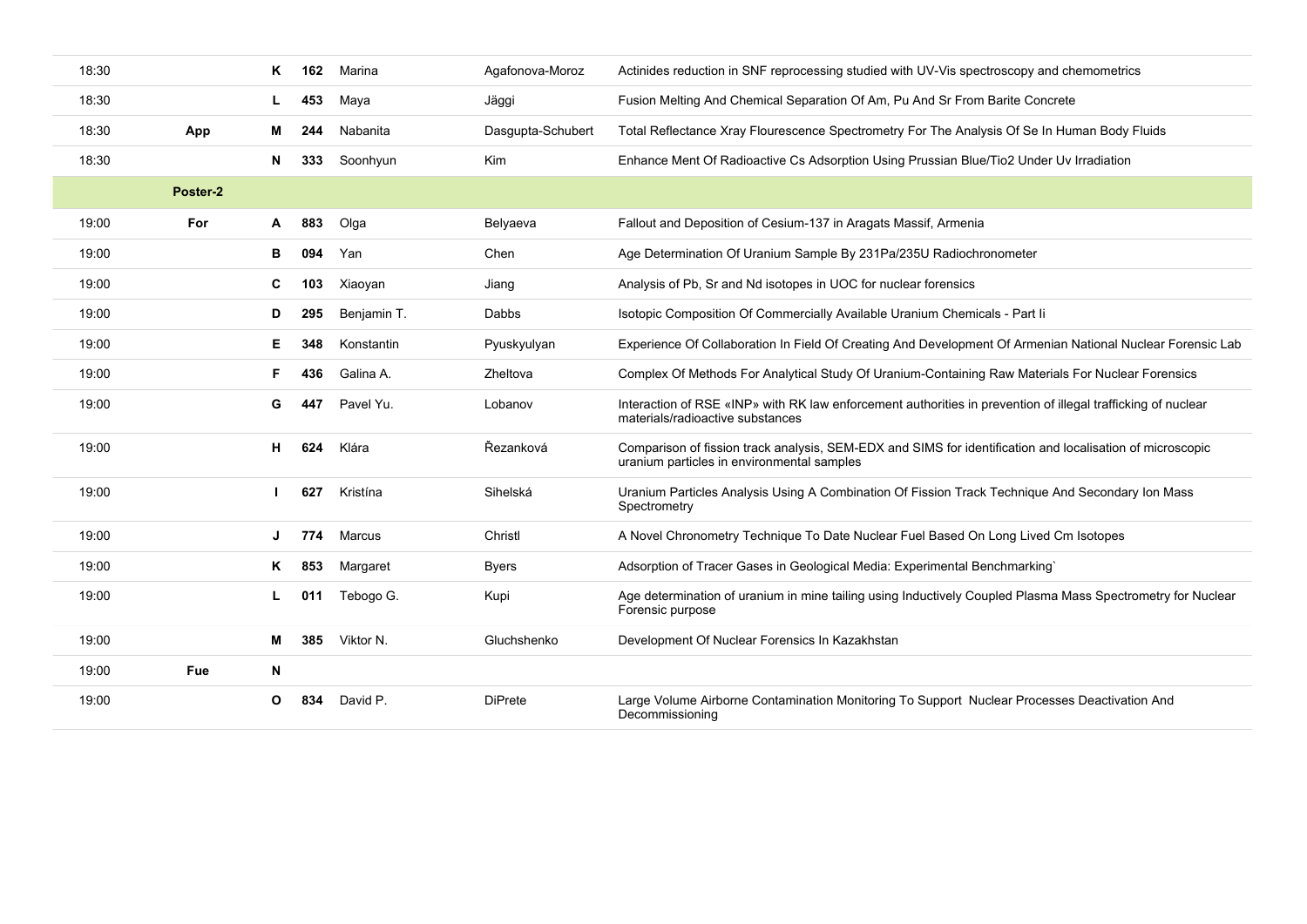|             |                      |         |                   |               | <b>Tuesday, May 7, 2019</b>                                                                                                                                                     |
|-------------|----------------------|---------|-------------------|---------------|---------------------------------------------------------------------------------------------------------------------------------------------------------------------------------|
| <b>Time</b> | <b>Room: Session</b> | TV<br># | <b>First name</b> | Last name     | <b>Title</b>                                                                                                                                                                    |
|             | <b>Mátyás: PLE</b>   |         |                   |               |                                                                                                                                                                                 |
| 9:00        |                      | 631     | Jan               | John          | The 1,2,4-Triazine Ligands – From Irradiated Nuclear Fuel Reprocessing To Chromatography Resins                                                                                 |
| 9:45        |                      |         | 702 Yuichiro      | <b>Nagame</b> | <b>Chemical Characterization Of The Heaviest Elements</b>                                                                                                                       |
|             | Mátyás1: Eco         |         |                   |               |                                                                                                                                                                                 |
| 11:00       |                      | 691     | Aleksei           | Konoplev      | Reconstruction Of Long-Term Dynamics Of Cs-137 In Upa River Based On Current Vertical Distribution<br>In Bottom Sediments Of The Scheckino Dam Reservoir And Its Semi-Empirical |
| 11:30       |                      | 195     | Zhen              | Xu            | Impact Of Water Chemistry On The Stability And Aggregation Of Bentonite Colloids                                                                                                |
| 11:50       |                      | 229     | Anica             | Weller        | Uptake And Elemental Distribution Of Radiosilver And Radiocesium In Shiitake Mushrooms                                                                                          |
| 12:10       |                      | 246     | Luyuan            | Zhang         | Day-Resolution Temporal Variation Of Iodine Isotopes (127I And 129I) In Aerosols From Xi'An, China During<br>2017-2018                                                          |
| 12:30       |                      | 271     | Eva               | Kabai         | Retrospective Analysis Of 90Sr In Roe Deer Antlers Originating From North-West Germany                                                                                          |
|             | Mátyás2: Mas         |         |                   |               |                                                                                                                                                                                 |
| 11:00       |                      | 040     | Galina            | Lujaniene     | Carbon Isotope Mass Spectrometry Of Organic Compounds In Baltic Sea Sediments: Implications For<br>Dumped Chemical Weapons Impacts On The Marine Environment                    |
| 11:30       |                      | 225     | Jakub             | Kaizer        | Radiopurity measurements of selected materials at ultra-low levels for underground experiments using ICPMS                                                                      |
| 11:50       |                      | 721     | Dominic           | Larivière     | Selective Separation And Preconcentration Technique Of 210Pb In Drinking Water For Mass Spectrometric<br>Determination Using Crown Ether                                        |
| 12:10       |                      | 280     | Marine            | Verlinde      | A new rapid protocol for 226Ra separation and pre-concentration in natural samples for ICP-MS analysis                                                                          |
| 12:30       |                      | 435     | Rajamanickam      | Murugan       | Precise measurement of Te isotopes in environmental samples using Multicollector-Inductively Coupled Plasma<br>Mass Spectrometry (MC-ICP-MS).                                   |
|             | Szt. László: Sep     |         |                   |               |                                                                                                                                                                                 |
| 11:00       |                      | 514     | Wangsuo           | Wu            | Spectroscopic Analysis on Sorption Speciation of Uranium on Solid-Water Interface                                                                                               |
| 11:30       |                      | 307     | Szabolcs          | Osváth        | Separation Of 93Mo From Irradiated Nb                                                                                                                                           |
| 11:50       |                      | 400     | Gabriele          | Wallner       | Extraction Of Natural Radionuclides With Ionic Liquids                                                                                                                          |
| 12:10       |                      | 406     | Katerina          | Cubova        | Separation Of Fe And Co From Decontamination Media Using Ionic Liquids                                                                                                          |
| 12:30       |                      | 462     | Alexandre         | Artese        | Use Of Bifunctional Compounds N, P For Extracting Uranium From Aqueous Solutions Of Nitric Acid                                                                                 |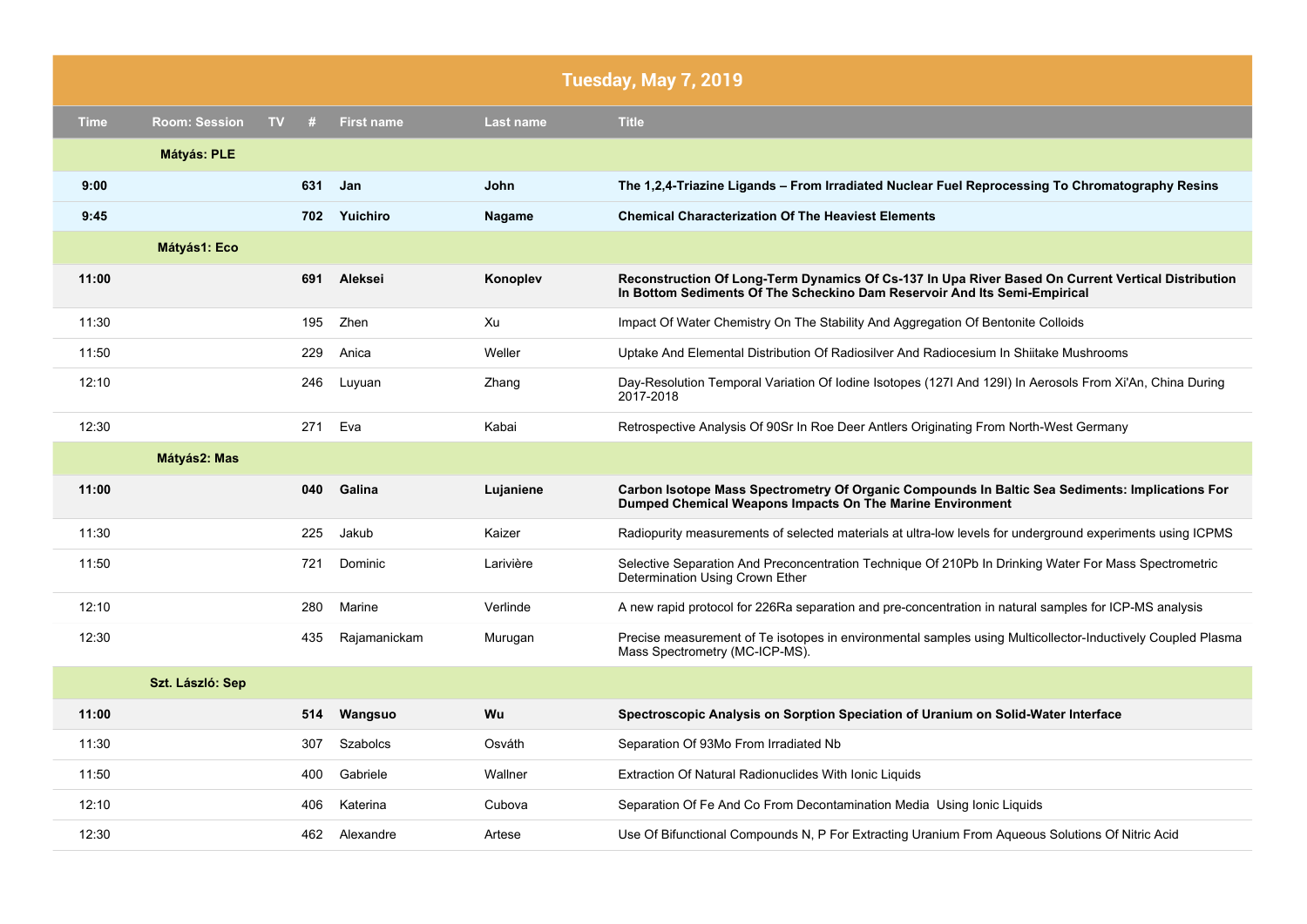|       | <b>Krisztina: Naa</b> |     |                             |                      |                                                                                                                                                    |
|-------|-----------------------|-----|-----------------------------|----------------------|----------------------------------------------------------------------------------------------------------------------------------------------------|
| 11:00 |                       | 127 | <b>Marina Vladfimirovna</b> | Frontasyeva          | State of the art of neutron activation analysdis at FLNP JINR, Dubna, Russia                                                                       |
| 11:30 |                       | 202 | Borut                       | Smodiš               | Upgrade of a TRIGA carousel neutron irradiation facility                                                                                           |
| 11:50 |                       | 279 | Georg                       | Steinhauser          | Neutron Activation Analysis Of Mercury In Compact Fluorescent Lamps                                                                                |
| 12:10 |                       | 285 | Bryan E.                    | Tomlin               | Maker culture in the NAA Lab                                                                                                                       |
| 12:30 |                       | 355 | Eric                        | Mauerhofer           | The High-Brilliance Neutron Source (HBS) Project - Perspectives for Neutron Activation Analysis                                                    |
|       | Mátyás1: For          |     |                             |                      |                                                                                                                                                    |
| 14:10 |                       | 534 | Amy M.                      | Gaffney              | Comparison Of The 230Th-234U And 231Pa-235U Model Ages Of Uranium Reference Material Crm-125A<br><b>Using A Multi-Instrument Analysis Approach</b> |
| 14:40 |                       | 420 | Theresa M.                  | Kayzar-Boggs         | Age Dating Uranium Materials Using 231Pa/235U Radiochronometry: A Review of 231Pa/235U Advancements<br>and Observations                            |
| 15:00 |                       | 456 | Zsolt                       | Varga                | Measurement Of Production Date (Age) Of Nanogram Amount Of Uranium                                                                                 |
| 15:20 |                       | 642 | Richard                     | Essex                | Preparation And Calibration Of A Pa-231 Reference Material                                                                                         |
| 15:40 |                       | 661 | Ayako                       | Okubo                | Joint Validation Of The "In-Situ Uranium Age Dating Method"                                                                                        |
|       | Mátyás2: Fue          |     |                             |                      |                                                                                                                                                    |
| 14:10 |                       | 598 | Konstantinos                | <b>Kavallieratos</b> | Diamide, Dithioamide, and Sulfonamide Ligands for Actinide/Lanthanide Separation and other Nuclear<br><b>Fuel Cycle Applications</b>               |
| 14:40 |                       | 336 | Fang-Li                     | Fan                  | A New Strategy For Selective Separation Of Lanthanides From Spent Nuclear Fuel                                                                     |
| 15:00 |                       | 364 | Zhi                         | Qin                  | Colsed Nuclear Fuel Cycle Based On The Accelerator Driven System                                                                                   |
| 15:20 |                       | 622 | Eros                        | Mossini              | Radiolytic degradation of hydrophilic PyTri ligands for minor actinide recycling                                                                   |
| 15:40 |                       |     |                             |                      |                                                                                                                                                    |
|       | Szt. László: Lsc      |     |                             |                      |                                                                                                                                                    |
| 14:10 |                       | 334 | <b>Xiongxin</b>             | Dai                  | Determination of beta-emitting radionuclides in environmental and biological samples by TDCR<br><b>Cerenkov counting</b>                           |
| 14:40 |                       | 415 | Pawel                       | Gaca                 | Application Of Multiple Quench Parameters For Confirmation Of Radionuclide Identity In Radioanalytical Quality<br>Control                          |
| 15:00 |                       | 582 | Ivana                       | Coha                 | Novel Approach For Strontium Preconcentration From Seawater                                                                                        |
| 15:20 |                       | 367 | Kijoon                      | Kang                 | The Detection Of Tritium Generated By Proton Exchange Membrane Electolyte                                                                          |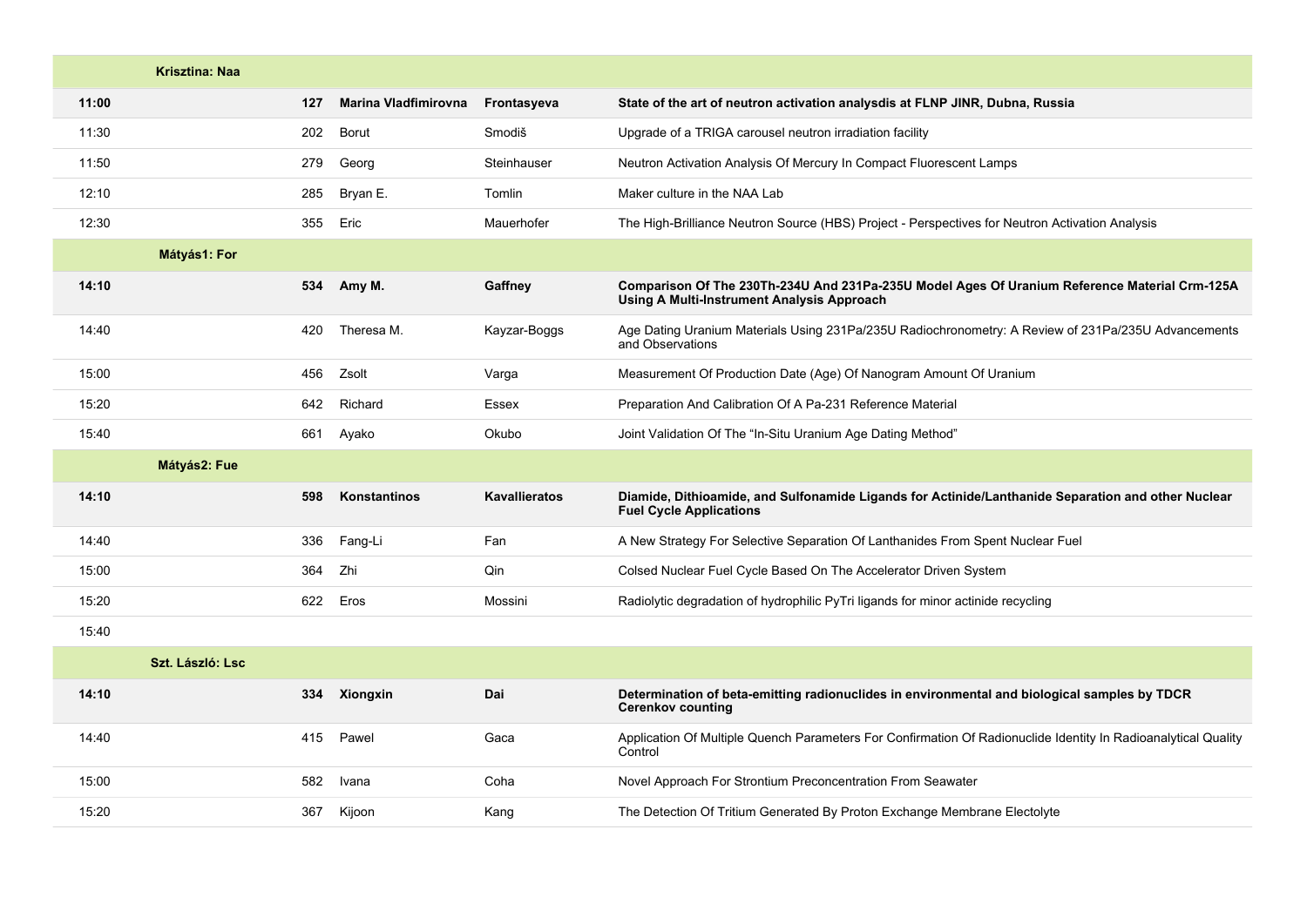| 15:40 |                       | 325 | Ines             | Krajcar Bronic   | Comparison Of Performances Of Various Scintillation Cocktails And Vials For 3H Activity Determination By<br><b>Liquid Scintillation Counting</b>        |
|-------|-----------------------|-----|------------------|------------------|---------------------------------------------------------------------------------------------------------------------------------------------------------|
|       | <b>Krisztina: Met</b> |     |                  |                  |                                                                                                                                                         |
| 14:10 |                       | 382 | Jerzy W.         | <b>Mietelski</b> | Detection Of Background Thermal Neutrons In A Modified Low Background Germanium Gamma Ray<br><b>Spectrometer</b>                                        |
| 14:40 |                       | 432 | Seonguk          | Choi             | Analysis of hydrogen isotopes in frozen water using a combination of LIBS and LAMIS with PLSR                                                           |
| 15:00 |                       | 523 | John             | Greene           | Pu-240 Target Preparation on Thin Backing Foils for GRETINA Experiments using ATLAS                                                                     |
| 15:20 |                       | 651 | Krzysztof        | Panas            | Background Reduction In Hpge-Based Spectrometers Using Pulse Shape Analysis Method                                                                      |
| 15:40 |                       |     |                  |                  |                                                                                                                                                         |
|       | Mátyás1: Edu          |     |                  |                  |                                                                                                                                                         |
| 16:30 |                       | 387 | <b>Maddalena</b> | <b>Negrin</b>    | Developing A Massive Open Online Course On Nuclear And Radiochemistry                                                                                   |
| 17:00 |                       | 298 | Lucy N.          | <b>Platts</b>    | High School Teaching Package to Motivate Young People into Radiochemistry and Nuclear Chemistry Careers                                                 |
| 17:20 |                       | 156 | Pavel            | Řezanka          | How To Educate Talented High School Students In Nuclear Chemistry?                                                                                      |
| 17:40 |                       | 864 | Gergo            | Bator            | Education program for BSc and MSc studies in engineering field, radiochemistry and radioecology specialty of<br>University of Pannonia                  |
| 18:00 |                       |     | Gamma            |                  |                                                                                                                                                         |
|       | Mátyás2: Pha          |     |                  |                  |                                                                                                                                                         |
| 16:30 |                       | 667 | <b>Matthias</b>  | Herth            | Development and Evaluation of 18F-Labeled Tetrazines for Pretargeted Imaging                                                                            |
| 17:00 |                       | 757 | Mohammed         | Al Qahtani       | New Promising modified Peptide with DOTA-NHS-ester labeled with Ga–68 as early cancers diagnostic tool                                                  |
| 17:20 |                       | 831 | Zeynep           | Talip            | Use Of A New Cation Exchange Resin For The Separation Of 64Cu From Proton Irradiated 64Ni                                                               |
| 17:40 |                       | 228 | Sang Hyun        | Park             | Improved Radioiodination of Hyaluronic Acid                                                                                                             |
| 18:00 |                       |     |                  |                  |                                                                                                                                                         |
|       | Szt. László: Act      |     |                  |                  |                                                                                                                                                         |
| 16:30 |                       | 058 | Lav              | <b>Tandon</b>    | A Day in the Life of a Bulk Special Nuclear Material Characterization Laboratory                                                                        |
| 17:00 |                       | 241 | Travis S.        | Grimes           | The Effect of Gamma Radiation on Hexavalent Americium Autoreduction                                                                                     |
| 17:20 |                       | 292 | Aleksandr        | Bodrov           | Radiochemical Separation Of Actinides Produced In Multinucleon Transfer Reactions As A Model For Neutron-<br>Rich Isotopes Of Heavy Elements Separation |
| 17:40 |                       | 300 | Sou              | Watanabe         | Improvement In Flow-Sheet Of Extraction Chromatography For Trivalent Minor Actinides Recovery                                                           |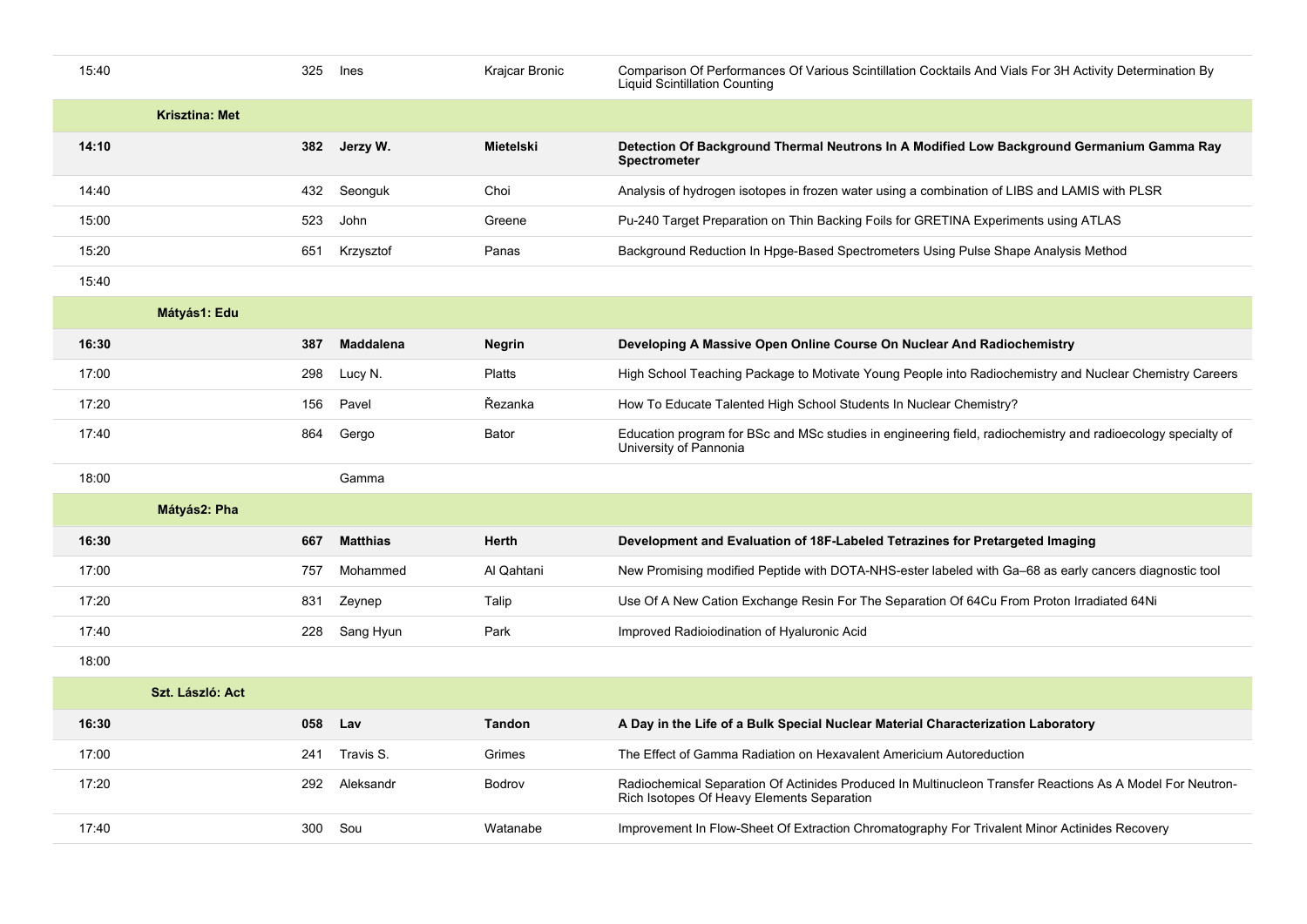| 18:00 |                       |              | 880 | Matthew A. | Higginson         | Development Of Automated Separations For Actinides Analysis                                                                                            |
|-------|-----------------------|--------------|-----|------------|-------------------|--------------------------------------------------------------------------------------------------------------------------------------------------------|
|       | <b>Krisztina: Pga</b> |              |     |            |                   |                                                                                                                                                        |
| 16:30 |                       |              | 867 | H. Heather | <b>Chen-Mayer</b> | <b>Feasibility Study Of Compton Imaging For Pgaa</b>                                                                                                   |
| 17:00 |                       |              | 604 | Gwang Min  | Sun               | Quantification of Uranium Dioxide Fuels Mixed with Boron Nitride by using Prompt Gamma Activation Analysis                                             |
| 17:20 |                       |              | 840 | Edward J   | Artnak            | Upgrade to UT-NETL PGAA system to minimize H background                                                                                                |
| 17:40 |                       |              | 843 | Aaron M.   | Hurst             | Measurement Of The 139La(N,G) Reaction Using Pgaa And Nuclear Structure Of 140La                                                                       |
| 18:00 |                       |              | 897 | Christian  | Stieghorst        | Neutron-induced Elemental Analysis and Imaging for Archaeometry                                                                                        |
|       | Poster-3              |              |     |            |                   |                                                                                                                                                        |
| 18:30 | Met                   | A            | 027 | Yaroslav   | Luzhanchuk        | A Study Of The Characteristics Of Inorganic Scintillators For Radiation Monitors                                                                       |
| 18:30 |                       | в            | 063 | Chun-Ting  | Su                | Dose Verification and Comparison on Flattening Filter Free Beam and Flattened Beam of IMRT and VMAT<br>using a 3D N-isopropyl acrylamide gel dosimeter |
| 18:30 |                       | С            |     |            |                   |                                                                                                                                                        |
| 18:30 |                       | D            | 390 | Pavel P.   | Povinec           | Analysis of radionuclides in Martian meteorites using nondestructive low-level HPGe gamma-ray spectrometry                                             |
| 18:30 |                       | Е.           | 442 | Gwang Min  | Sun               | Feasibility Study Of In-Beam Positron Annihilation Spectroscopy At Hanaro Research Reactor                                                             |
| 18:30 |                       | F            | 460 | Jong-Hwa   | Moon              | Study for Beta Coincidence spectroscopy                                                                                                                |
| 18:30 |                       | G            | 484 | Grzegorz   | Szaciłowski       | 210Po Determination In Industrial Air Filters                                                                                                          |
| 18:30 |                       | н            | 592 | Minsik     | <b>Kim</b>        | Estimation of Uncertainty in Concentration Measurement Processes of lodide ion and Molecular lodine                                                    |
| 18:30 | <b>Lsc</b>            | $\mathbf{L}$ | 879 | Lina       | Gaigalaite        | Application Of The Absolute Method For Determination Of Tritium And Radiocarbon In Groundwater From<br>Radioactive Waste Facility                      |
| 18:30 |                       | J            |     |            |                   |                                                                                                                                                        |
| 18:30 |                       | Κ            | 481 | Małgorzata | Dymecka           | Development Of A Method For Determination Of 222Rn In Water By Liquid Scintillation Counting                                                           |
| 18:30 |                       |              | 601 | Qinghua    | Xu                | Preset of the PSA Value for 1220 Quantulus TM LSC                                                                                                      |
| 18:30 |                       | М            | 735 | Kun Ho     | Chung             | Design of a LabVIEW-based virtual instrument system for gaseous carbon-14 monitoring by on-line liquid<br>scintillation                                |
| 18:30 |                       | N            | 786 | Jung Seok  | Chae              | Determination Of 210Pb By Liquid Scintillation Counting Of 210Pb And Its Progenies                                                                     |
|       |                       | O            | 789 | Gergo      | <b>Bator</b>      | Determination Of Ca-41 In Electrochemically Acquired Samples                                                                                           |
| 18:30 |                       |              |     |            |                   |                                                                                                                                                        |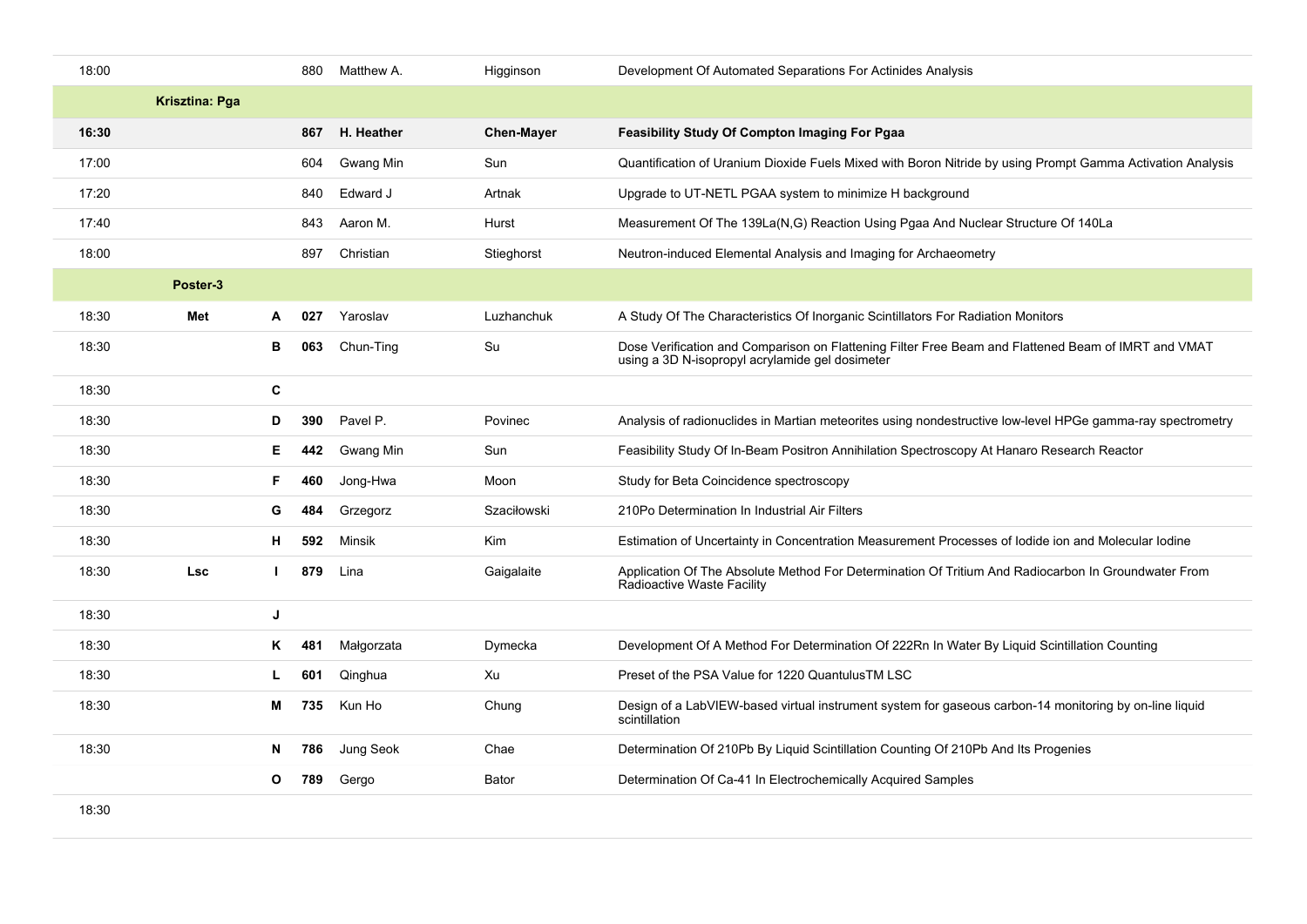|       | Poster-4   |                                  |             |                                                                                                                                                                                       |
|-------|------------|----------------------------------|-------------|---------------------------------------------------------------------------------------------------------------------------------------------------------------------------------------|
| 19:00 | Naa        | A                                |             |                                                                                                                                                                                       |
| 19:00 |            | <b>Yuniel Mazola</b><br>в<br>685 | Tejeda      | Neutron Activation Analysis And Data Mining Techniques To Discriminate Beef Cattle Feed                                                                                               |
| 19:00 |            | C.<br>714<br>Amares              | Chatt       | Total, Bioaccessible And Speciation Analysis For Iodine At Nanomolar Levels In Nutritional Materials By<br>Neutron Activation At The Dalhousie University Slowpoke-2 Reactor Facility |
| 19:00 |            | D                                |             |                                                                                                                                                                                       |
| 19:00 |            | Sheldon<br>E.<br>766             | Landsberger | Neutron shelf-shielding effects and analysis of rare-earth elements during NAA                                                                                                        |
| 19:00 |            | F.<br>801<br>Shun                | Sekimoto    | Neutron Activation Analysis Using Kyoto University Research Reactor                                                                                                                   |
| 19:00 |            | G                                |             |                                                                                                                                                                                       |
| 19:00 |            | н                                |             |                                                                                                                                                                                       |
| 19:00 | <b>Mas</b> | 544<br>Mojmir                    | Nemec       | The first AMS laboratory in the Czech Republic – the CANAM infrastructure extension                                                                                                   |
| 19:00 | App        | 345<br>Ryohei                    | Sugita      | Visualization Of 14C-Photosynthates In Plants.                                                                                                                                        |
| 19:00 |            | K<br>375<br>Jakub                | Zeman       | Analysis Of Meteorite Samples Using Pixe Technique                                                                                                                                    |
| 19:00 |            | L                                |             |                                                                                                                                                                                       |
| 19:00 |            | 474<br>Jakub<br>м                | Kaizer      | Analysis Of Historical Paintings Using Ion Beam Analysis And Radiocarbon Dating Techniques                                                                                            |
| 19:00 |            | Gwang Min<br>490<br>N            | Sun         | Effect of Gamma-Ray Irradiation on the electrical properties of NPT-trench gate IGBT                                                                                                  |
| 19:00 |            | 666<br>O<br>Jiangang             | He          | The Influence Of Iron On Selenite Removal Using Bentonite And Spectroscopy Studies                                                                                                    |

|       | Wednesday, May 8, 2019 |           |        |            |                     |                                                                                                   |  |  |  |
|-------|------------------------|-----------|--------|------------|---------------------|---------------------------------------------------------------------------------------------------|--|--|--|
| Time  | <b>Room: Session</b>   | <b>TV</b> | - 12 - | First name | <b>Last name</b>    | <b>Title</b>                                                                                      |  |  |  |
|       | <b>Mátyás: PLE</b>     |           |        |            |                     |                                                                                                   |  |  |  |
| 9:00  |                        |           | 849    | Stephen P. | <b>LaMont</b>       | Advancing The State-Of-The-Art In Nuclear Forensics                                               |  |  |  |
| 9:45  |                        |           | 354    | Syed M.    | Qaim                | <b>Recent Advances In The Production Of Theranostic Radionuclides</b>                             |  |  |  |
|       | Mátyás1: Eco           |           |        |            |                     |                                                                                                   |  |  |  |
| 11:00 |                        |           | 487    | Eszter M.  | Kovács              | Structural Curiosities Of Lanthanide (Ln)-Modified Bentonites Analyzed By Radioanalytical Methods |  |  |  |
| 11:30 |                        |           | 339    | Dagmara I. | Strumińska-Parulska | Polonium 210Po, Radiolead 210Pb And Uranium (234U, 238U) In Food Products                         |  |  |  |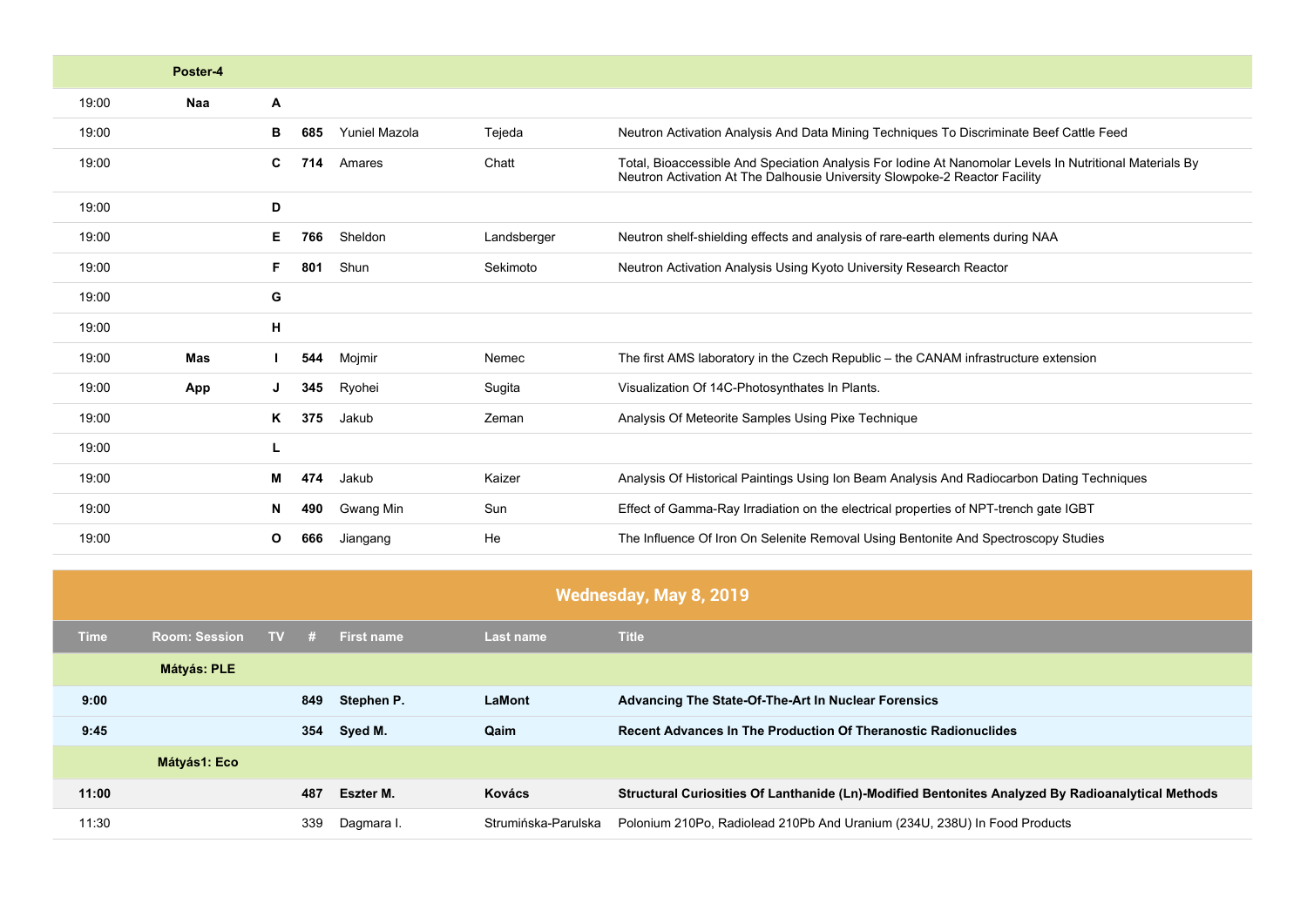| 11:50 |                  | 372 | Jing          | Bai            | One-pot synthesis of three-dimensional amidoximated polyacrylonitrile nanoparticals/graphene composite<br>hydrogel (PAO-GH) for selective uranium extraction from saline lake brine               |
|-------|------------------|-----|---------------|----------------|---------------------------------------------------------------------------------------------------------------------------------------------------------------------------------------------------|
| 12:10 |                  | 388 | Dóra          | Buzetzky       | Sorption Of Pertechnetate Anion By Cation Modified Bentonite                                                                                                                                      |
| 12:30 |                  | 409 | Claire        | Dalencourt     | Sequential Extraction Of Th, U, Ra, Pb And Po For Radioactivity Assessment In Mining Residues                                                                                                     |
|       | Mátyás2: Mas     |     |               |                |                                                                                                                                                                                                   |
| 11:00 |                  | 076 | <b>Celine</b> | <b>Gautier</b> | Development Of A Strategy To Establish A Standard Method To Determine Tc-99 In Radioactive Wastes                                                                                                 |
| 11:30 |                  | 526 | Nancy N.      | Wanna          | Developing and validating a HPIC-SF-ICP-MS method for measuring isotope ratios of Pu, U and lanthanides to<br>characterize spent nuclear fuel and environmental samples                           |
| 11:50 |                  | 199 | Diane         | Tiong          | An in-situ approach to direct quantification of Pu-238 by triple quadrupole Inductively Coupled Plasma-Mass<br>Spectrometry (ICP-QQQ-MS)                                                          |
| 12:10 |                  | 072 | Alexandre     | Quemet         | Americium isotope analysis by Thermal Ionization Mass Spectrometry using the total evaporation method:<br>investigation of method accuracy using a new CETAMA/EC-JRC certified reference material |
| 12:30 |                  | 168 | Colin         | Maden          | A prototype thermal ionisation cavity (TIC) source with an order of magnitude enhancement in overall efficiency<br>compared to TIMS                                                               |
|       | Szt. László: Sep |     |               |                |                                                                                                                                                                                                   |
| 11:00 |                  | 733 | Veronika      | <b>Mocko</b>   | Large Scale Production of 134Ce, a New PET Radionuclide                                                                                                                                           |
| 11:30 |                  | 111 | Ying          | Dai            | Homogeneous liquid-liquid extraction of europium from aqueous solution with [DHbet][Tf2N] and [THbet][Tf2N]<br>ionic liquid                                                                       |
| 11:50 |                  | 724 | Dominic       | Larivière      | Alpha Spectrometric Determination Of Polonium-210 For Ultra-Trace State: Comparative Study Between<br><b>Extraction And Preconcentration Techniques</b>                                           |
| 12:10 |                  | 753 | Erik          | Prasetyo       | Recovery Of Thorium And Uranium From Tin Smelter Slag By Bisulfate Roasting And Leaching                                                                                                          |
| 12:30 |                  |     |               |                |                                                                                                                                                                                                   |

|       | Krisztina: Naa |                  |            |                                                                                                                         |
|-------|----------------|------------------|------------|-------------------------------------------------------------------------------------------------------------------------|
| 11:00 | 187            | Rajmund S.       | Dybczyński | The role of NAA in securing the accuracy of analytical results in the inorganic trace analysis                          |
| 11:30 | 361            | Ntombizikhona B. | Ndlovu     | Active Biomonitoring of Atmospheric Pollution in the Western Cape Province (South Africa) using INAA and<br>ICP-MS.     |
| 11:50 | 421            | Kenan            | Unlu       | Characterization of Soil, Sediment, and Wastewater Samples from Hydraulic Fracturing Processes Using the<br>CNAA Method |
| 12:10 | 492            | Michiko          | Fukushima  | Multielement content of selected Japanese food samples by instrumental neutron activation analysis                      |
| 12:30 | 495            | Jan              | Kameník    | Homogeneity of carbon nanomaterials studied by INAA                                                                     |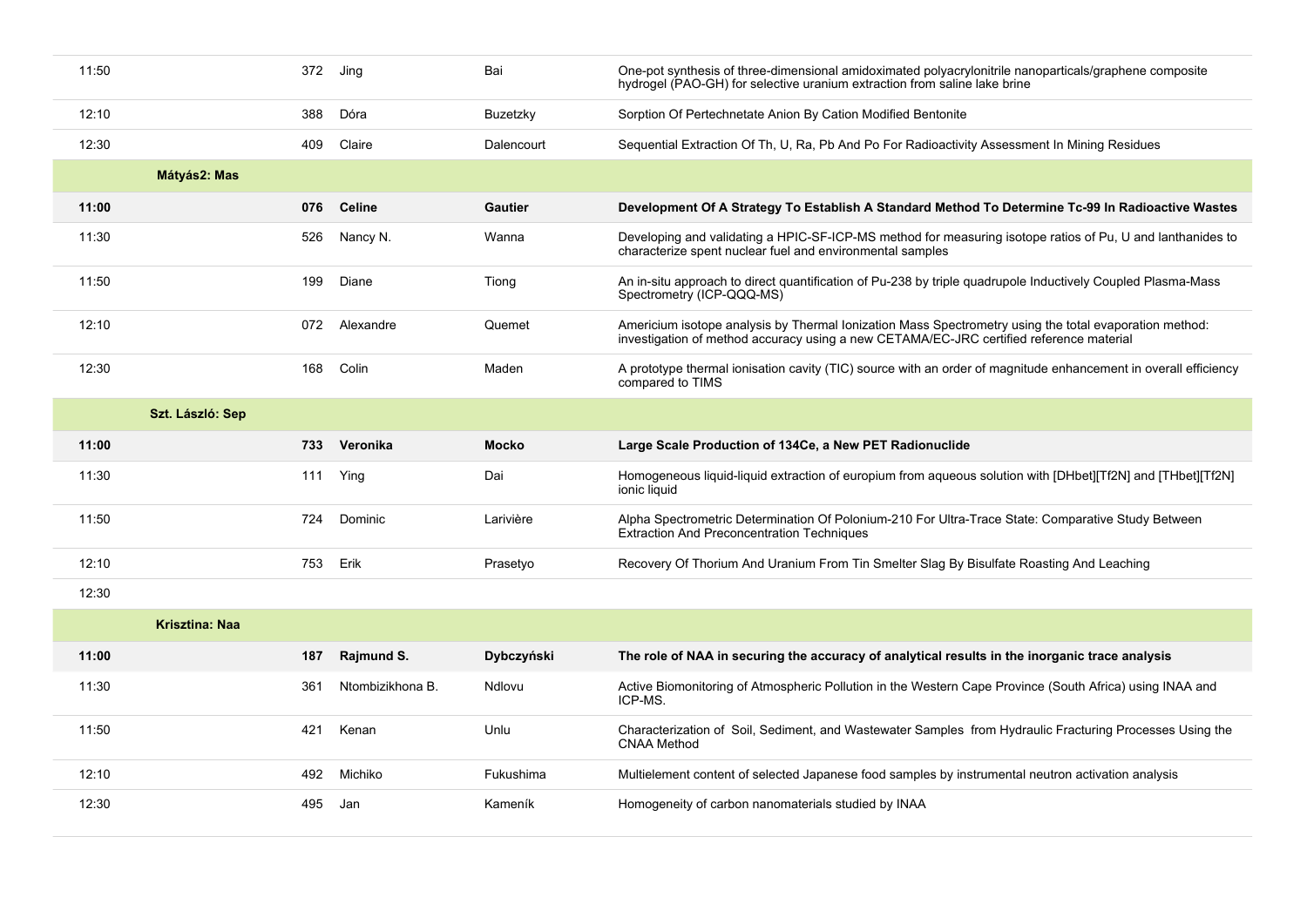|       | Mátyás1: For          |     |                     |                  |                                                                                                                                   |
|-------|-----------------------|-----|---------------------|------------------|-----------------------------------------------------------------------------------------------------------------------------------|
| 14:10 |                       | 231 | James D.            | <b>Borgardt</b>  | Results From the Third Galaxy Serpent Web-Based Table Top Exercise Utilizing the Concept of Nuclear<br><b>Forensics Libraries</b> |
| 14:40 |                       | 376 | Matthew A.          | Higginson        | Development of a Plutonium Age Dating Capability for Nuclear Forensics                                                            |
| 15:00 |                       | 178 | Eva                 | Kovacs-Szeles    | IAEA Residential Assignment Program to Nuclear Forensics in Hungary                                                               |
| 15:20 |                       | 418 | Kyle M.             | Samperton        | Radiochronometric Insights By Monte Carlo Methods: From Spike Calibration To Model Age Evaluation                                 |
| 15:40 |                       | 126 | Andrei I.           | Apostol          | Gamma Spectrometric Determination Of Plutonium Age Using Intrinsic Efficiency Calibration                                         |
|       | Mátyás2: Fue          |     |                     |                  |                                                                                                                                   |
| 14:10 |                       | 852 | <b>Margaret</b>     | <b>Byers</b>     | The Economic Analysis of Biofouling Resistant Adsorbents for the Recovery of Uranium from Seawater                                |
| 14:40 |                       | 403 | Borja               | Gonzalez Prieto  | Effect Of Cover Gas Composition On Polonium Evaporation From Liquid Lead-Bismuth Nuclear Coolant                                  |
| 15:00 |                       | 858 | Yading              | Zhang            | The Development Status Of Purex Process For Nucelar Fuel Reprocessing: An Insight From Patents                                    |
| 15:20 |                       | 553 | Guoan               | Ye               | Investigation Of Uranium/Plutonium Separation By Using Organic Reagent In Purex Process                                           |
|       | Szt. László: Lsc      |     |                     |                  |                                                                                                                                   |
| 14:10 |                       | 625 | Jose F.             | Garcia           | Benin Sculptures Dating: Contribution Of Scintillation Techniques To The Restitution Of Cultural<br>Heritage Objects.             |
| 14:40 |                       | 264 | Yadong              | Wang             | Direct Analysis Of Pb-210 In Water By Liquid Scintillation Counting Using A New Sulfate Precipitation Method                      |
| 15:00 |                       | 160 | Marina              | Saez Muñoz       | Rapid methods for radioestrontium determination in aerosol filters and vegetation in emergency situations using<br>PS resin       |
| 15:20 |                       | 252 | Isabelle            | Dolique          | Fast Method For The Determination Of Radiostrontium And Plutonium Isotopes In Food Samples                                        |
| 15:40 |                       | 559 | Yangin              | Ji               | Pine Needle And Milk Powder Reference Materials Preparation And Its Uncertainty Evaluation On Strontium 90<br>Analysis            |
|       | <b>Krisztina: Met</b> |     |                     |                  |                                                                                                                                   |
| 14:10 |                       | 820 | <b>Massimiliano</b> | Clemenza         | CHNET_TANDEM experiment: muonic atom X-ray spectroscopy for archeological sample non-<br>destructive analysis                     |
| 14:40 |                       | 670 | Luca                | Codispoti        | MCNP model of L-54 M nuclear research reactor: validation by preliminary i-graphite radiological<br>characterization              |
| 15:00 |                       | 747 | Punam               | Thakur           | Recent Advances in the Radiochemical Separation of Polonium and Actinides in Environmental and Bioassay<br>Samples.               |
| 15:20 |                       | 769 | Sheldon             | Landsberger      | Improvement Of Quality In The Evaluation Of Radium Isotopes 224,226,228Ra In Oil Scale Samples                                    |
| 15:40 |                       | 819 | Ibrahin             | Pinera-Hernandez | bGamma: new general purposes gamma-ray spectrometry software                                                                      |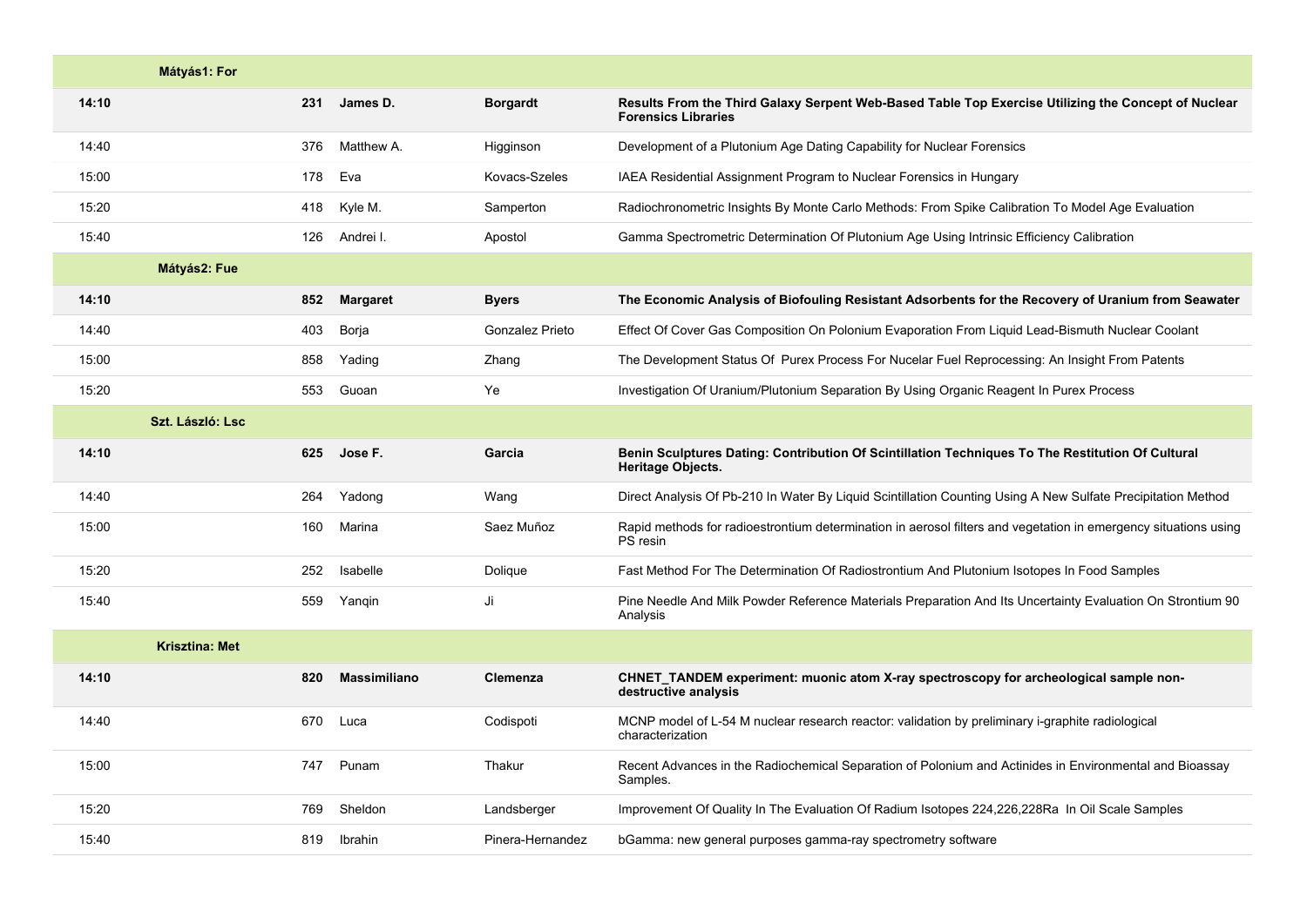|             | Thursday, May 9, 2019 |    |     |                   |                    |                                                                                                                                      |
|-------------|-----------------------|----|-----|-------------------|--------------------|--------------------------------------------------------------------------------------------------------------------------------------|
| <b>Time</b> | <b>Room: Session</b>  | TV | #   | <b>First name</b> | Last name          | <b>Title</b>                                                                                                                         |
|             | Mátyás: PLE           |    |     |                   |                    |                                                                                                                                      |
| 9:00        |                       |    | 316 | <b>Susanta</b>    | Lahiri             | <b>Nature Resourced Radiochemistry</b>                                                                                               |
| 9:45        |                       |    | 277 | Georg             | <b>Steinhauser</b> | European Monitoring Of The Atmospheric Ruthenium-106 Episode In Fall 2017                                                            |
|             | Mátyás1: lod          |    |     |                   |                    |                                                                                                                                      |
| 11:00       |                       |    | 282 | Georg             | <b>Steinhauser</b> | Tracking Atmospheric lodine-131 By European Monitoring Networks: The Early 2017 Release As A<br><b>Showcase</b>                      |
| 11:30       |                       |    | 394 | Olivier P.        | Masson             | European-Scale Detection Event Of Airborne 131I In January/February 2017                                                             |
| 11:50       |                       |    | 397 | Martin B.         | Kalinowski         | Global Observations Of Iodine-131 By The International Monitoring System Of The Ctbto                                                |
| 12:10       |                       |    | 562 | Anne-Cécile       | Grégoire           | Radioactive lodine in the atmosphere : from source term to dose – State of the Art of IRSN research                                  |
| 12:30       |                       |    |     |                   |                    |                                                                                                                                      |
|             | Mátyás2:              |    |     |                   |                    |                                                                                                                                      |
| 11:00       |                       |    |     |                   |                    |                                                                                                                                      |
| 11:30       |                       |    |     |                   |                    |                                                                                                                                      |
| 11:50       |                       |    |     |                   |                    |                                                                                                                                      |
| 12:10       |                       |    |     |                   |                    |                                                                                                                                      |
| 12:30       |                       |    |     |                   |                    |                                                                                                                                      |
|             | Szt. László: Act      |    |     |                   |                    |                                                                                                                                      |
| 11:00       |                       |    | 363 | Azza              | <b>Habibi</b>      | Use Of 248Cm Isotope For Cm Determination In Analysis Of 242Cm And 244Cm In Environmental<br><b>Samples</b>                          |
| 11:30       |                       |    | 529 | Jung H.           | Rim                | Determination of Neptunium-237 in Plutonium Materials                                                                                |
| 11:50       |                       |    | 616 | <b>Beatrice</b>   | <b>Boulet</b>      | Development Of A Protocol For The Determination Of Pu, Am And Sr Isotopes At Trace Levels In A Single<br><b>Environmental Sample</b> |
| 12:10       |                       |    | 637 | Colt R.           | Heathman           | OCTAPA: A Study of Pre-organization of Aminopolycarboxylates for Actinide/Lanthanide Coordination in Nitrate<br>Media                |
| 12:30       |                       |    | 690 | Jon M.            | Schwantes          | Changing the Rules of the Game: Used Fuel Studies Outside of a Remote Handling Facility                                              |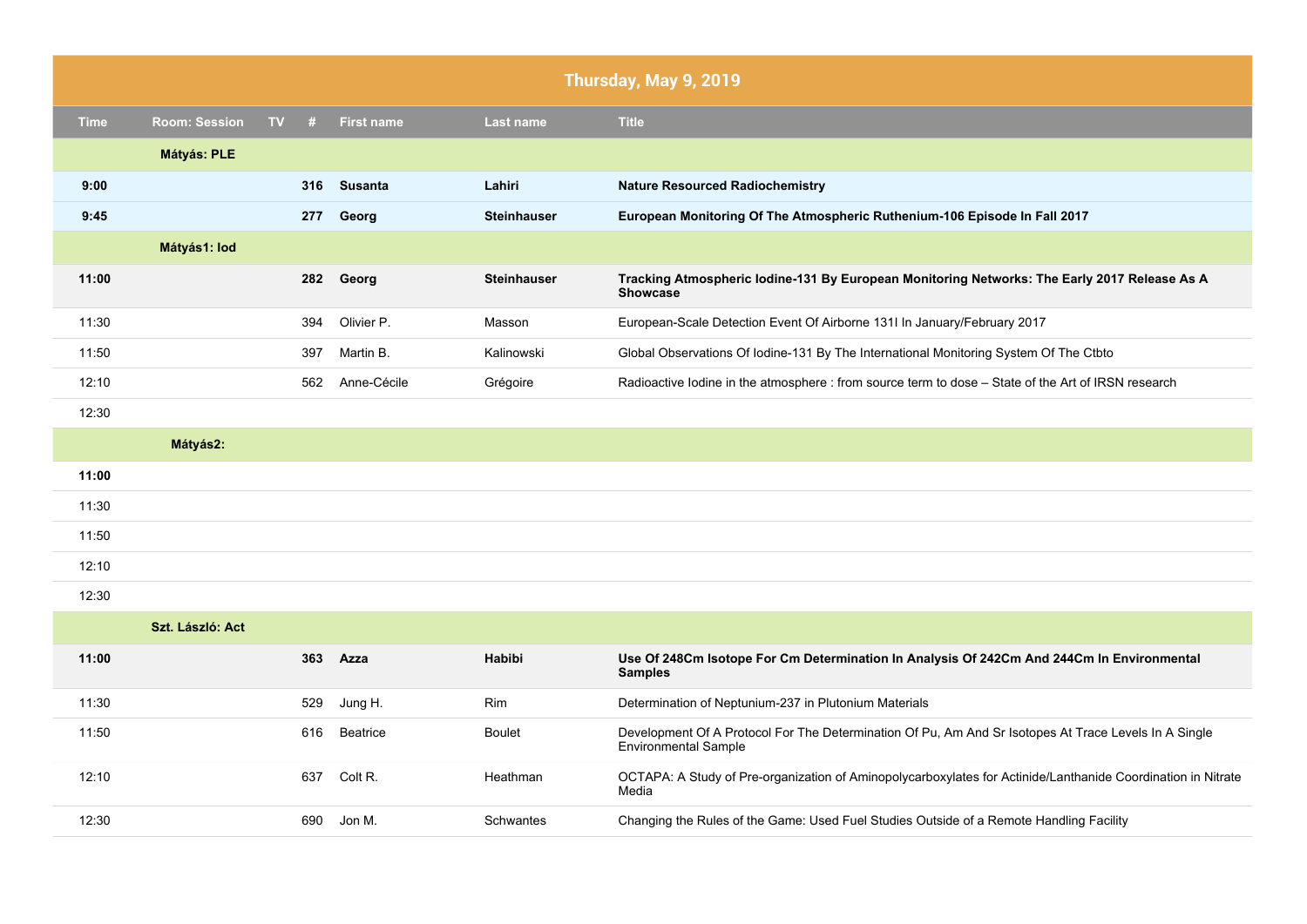|       | <b>Krisztina: Naa</b> |     |              |               |                                                                                                                                                                  |
|-------|-----------------------|-----|--------------|---------------|------------------------------------------------------------------------------------------------------------------------------------------------------------------|
| 11:00 |                       |     | 424 Jan      | Kucera        | Fluorine determination in biological and environmental samples with INAA using fast neutrons from a<br>p(20 MeV)+Be neutron generator                            |
| 11:30 |                       | 508 | Amanda M.    | Johnsen       | Neutron Activation Analysis Of Ancient Italian Tile Samples                                                                                                      |
| 11:50 |                       | 684 | Wael M.      | Badawy        | Health Risk Assessment to Elements and Radionuclides in Dust Samples - Kingdom of Saudi Arabia                                                                   |
| 12:10 |                       | 696 | Yihunie H.   | Asres         | Application of Neutron Activation Analysis Technique on Soil Samples from Farmlands of Yebrage Hawariat,<br>East Gojjam, Ethiopia                                |
| 12:30 |                       |     | 900 Xiaosong | Li            | Bulk analysis of meteorites using INAA at FRM II                                                                                                                 |
|       | Mátyás1: For          |     |              |               |                                                                                                                                                                  |
| 14:10 |                       | 547 | Zsuzsanna    | <b>Macsik</b> | Improved radioanalytical method for the separation of U, Pu and Am for the analysis of safeguards<br>swipe samples in IAEA Environmental Sample Laboratory       |
| 14:40 |                       | 855 | Robert E.    | Steiner       | Advances In Environmental Safeguards Bulk Sample Analysis At Los Alamos National Laboratory                                                                      |
| 15:00 |                       | 634 | Anais        | Fourny        | Implementation of High Precision Isotope Ratio Measurement of Uranium Ore Concentrate at Canadian Nuclear<br>Laboratories                                        |
| 15:20 |                       | 030 | Andreea E.   | Serban        | Characterization of Depleted Uranium Based Industrial Shielding Materials for Nuclear Forensics Pusposes                                                         |
| 15:40 |                       | 139 | Maria Larisa | Ganea         | Non-Destructive Analysis of Pure-Beta Emitters: Applications in Nuclear Forensics                                                                                |
|       | Mátyás2: Pro          |     |              |               |                                                                                                                                                                  |
| 14:10 |                       | 270 | Alex         | Hermanne      | Recent efforts in extension and updating of the IAEA-NDS data base for charges particle reaction cross-<br>sections relevant for medical radionuclide production |
| 14:40 |                       | 537 | Tsutomu      | Ohtsuki       | Production Of Radioisotopes At Institute For Integrated Radiation And Nuclear Science, Kyoto University                                                          |
| 15:00 |                       | 145 | Gaia         | Pupillo       | Production of 47Sc with natural Vanadium targets: results of the PASTA project                                                                                   |
| 15:20 |                       | 699 | Matthew D.   | Gott          | Probing Reactions For Medical Isotope Production Using Novel Rhenium And Iridium Targets                                                                         |
| 15:40 |                       | 606 | Flavia       | Groppi        | Radionucledes For Theranostic Applications                                                                                                                       |
|       | Szt. László: Lsc.     |     |              |               |                                                                                                                                                                  |
| 14:10 |                       | 459 | <b>Tamás</b> | Varga         | Biogenic Fraction Analyses of Liquid Fuels by C-14 AMS and LSC at HEKAL                                                                                          |
| 14:40 |                       | 555 | Duk Won      | Kang          | Evaluation Of The Characteristics Of 14C Behavior In Reacter Coolant From Korean Pwrs                                                                            |
| 15:00 |                       | 426 | Risto        | Juvonen       | Importance of the background uncertainty for assay sensitivity and improvement by Hidex Digital Pb Shield<br>(DigPb) method                                      |
| 15:20 |                       | 894 | Susanta      | Lahiri        | Studies on the migration of 35SO42- ions through LSC-TDCR technique in Na2SO4/PEG based aqueous<br>biphasic system                                               |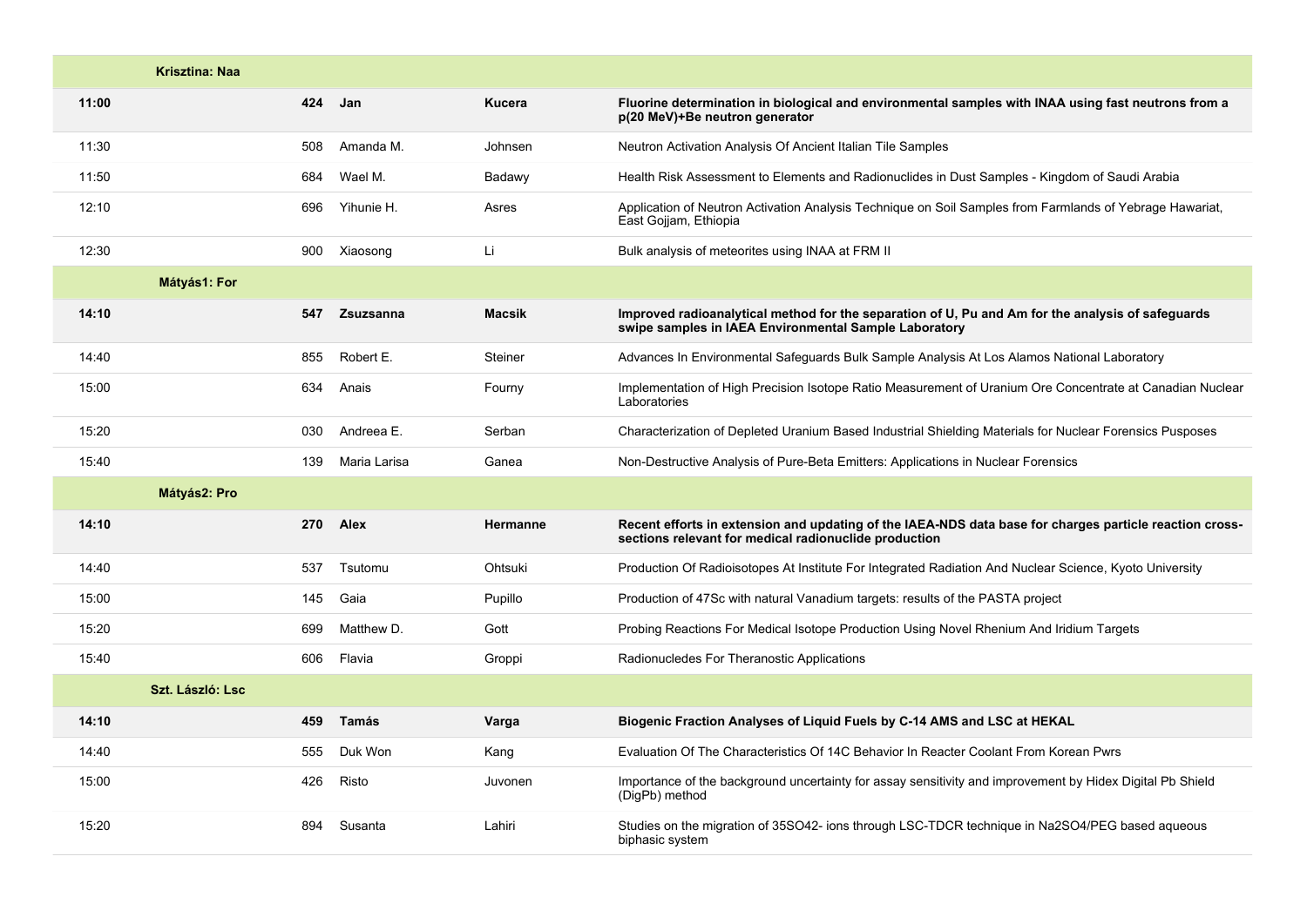| 15:40 |                       |              | 180 | Vasily       | Babain       | Towards potentiometric multisensor system for plutonium quantification in PUREX process streams                                                                                |
|-------|-----------------------|--------------|-----|--------------|--------------|--------------------------------------------------------------------------------------------------------------------------------------------------------------------------------|
|       | <b>Krisztina: Mos</b> |              |     |              |              |                                                                                                                                                                                |
| 14:10 |                       |              | 223 | Yasuhiro     | Yamada       | In-Beam Mössbauer Spectra of 57Mn implanted into LiAIH4                                                                                                                        |
| 14:40 |                       |              | 235 | Shiro        | Kubuki       | Mossbauer Study Of Visible Light Activated Iron Silicate                                                                                                                       |
| 15:00 |                       |              | 373 | Young Rang   | Uhm          | Cation distribution of Y3Fe5-xMxO12(M=AI, and Cr, x=0.25 and 1.0)                                                                                                              |
| 15:20 |                       |              | 441 | Kazuhiko     | Ninomiya     | Chemical Environmental Effect On Muon Capture Processes For Iron Compounds                                                                                                     |
| 15:40 |                       |              | 216 | Zoltan       | Homonnay     | Mössbauer Study Of High Iron Bearing Kaolinite                                                                                                                                 |
|       | Poster-5              |              |     |              |              |                                                                                                                                                                                |
| 16:30 | Sep                   | A            | 033 | Xingliang    | Li           | Complex Formation of Lanthanides with N-(2-hydroxyethyl) ethylenediamine-N,N',N'-triacetic acid (HEDTA) in<br>Aqueous Solutions: Thermodynamic Analysis and Coordination Model |
| 16:30 |                       | в            | 075 | Dimitrios C. | Xarchoulakos | Preconcentration Of Uranium From Urine On A Complexing Membrane                                                                                                                |
| 16:30 |                       | C            | 090 | Cunmin       | Tan          | Extraction And Seperation Of Americium(lii) And Europium(lii) With 2,6-Bis(5,6-Diethyl-1,2,4-Triazin-3-YI)<br>Pyridine In Ionic Liquids                                        |
| 16:30 |                       | D            | 093 | Yunhai       | Liu          | Synthesis of ultralight phosphorylated carbon aerogel for efficient removal of U(VI): Batch and fixed-bed column<br>studies                                                    |
| 16:30 |                       | Е.           | 114 | Lixi         | Chen         | Pillararene-Based Phosphine Oxides: Extractants With Potential Application For Uranium Extraction                                                                              |
| 16:30 |                       | F.           | 115 | Steven       | Mellard      | Stereolithographic Printing Of Radionuclide Doped Resins                                                                                                                       |
| 16:30 |                       | G            | 124 | Seokwon      | Yoon         | Development Of A Sequential Analysis Procedure For Alpha-Emitting Radionuclides In Urine Samples                                                                               |
| 16:30 |                       | н            | 220 | Svetlana     | Titova       | Uranium Sorption From Pregnant Solutions Prepared By Carbonate Leaching From Peat Ore                                                                                          |
| 16:30 |                       | $\mathbf{L}$ | 370 | Hyung-Ju     | Kim          | CO2 sequestration using Sr-incorporated glass for 14C capture                                                                                                                  |
| 16:30 |                       | J            | 556 | Hideki       | Koyanaka     | Tritium Separation From Heavy Water Using A Membrane With Deuterated Manganese Dioxide                                                                                         |
| 16:30 |                       | Κ            | 594 | H c          | Eun          | Study on the treatment of wastewater from the SP-HyBRID decontamination process of a nuclear power plant                                                                       |
| 16:30 |                       | L            |     |              |              |                                                                                                                                                                                |
| 16:30 |                       | м            | 802 | Ayse N.      | Esen         | Kinetic Studies Of Cesium And Strontium Adsorption From Aqueous Solution Onto Potential Barrier Material                                                                       |
| 16:30 | lod                   | N            | 210 | Steven       | Biegalski    | Global 131I Activity Concentration Trends and Distributions                                                                                                                    |
|       | Poster-6              |              |     |              |              |                                                                                                                                                                                |
| 17:00 | Pro                   | A            | 148 | Gaia         | Pupillo      | Realization of metallic Ti-48 enriched targets for the PASTA project                                                                                                           |
| 17:00 |                       | в            | 151 | Masayuki     | Hagiwara     | Excitation Functions For Alpha-Induced Reactions On Zirconium In The 10 - 40 Mev Energy Range                                                                                  |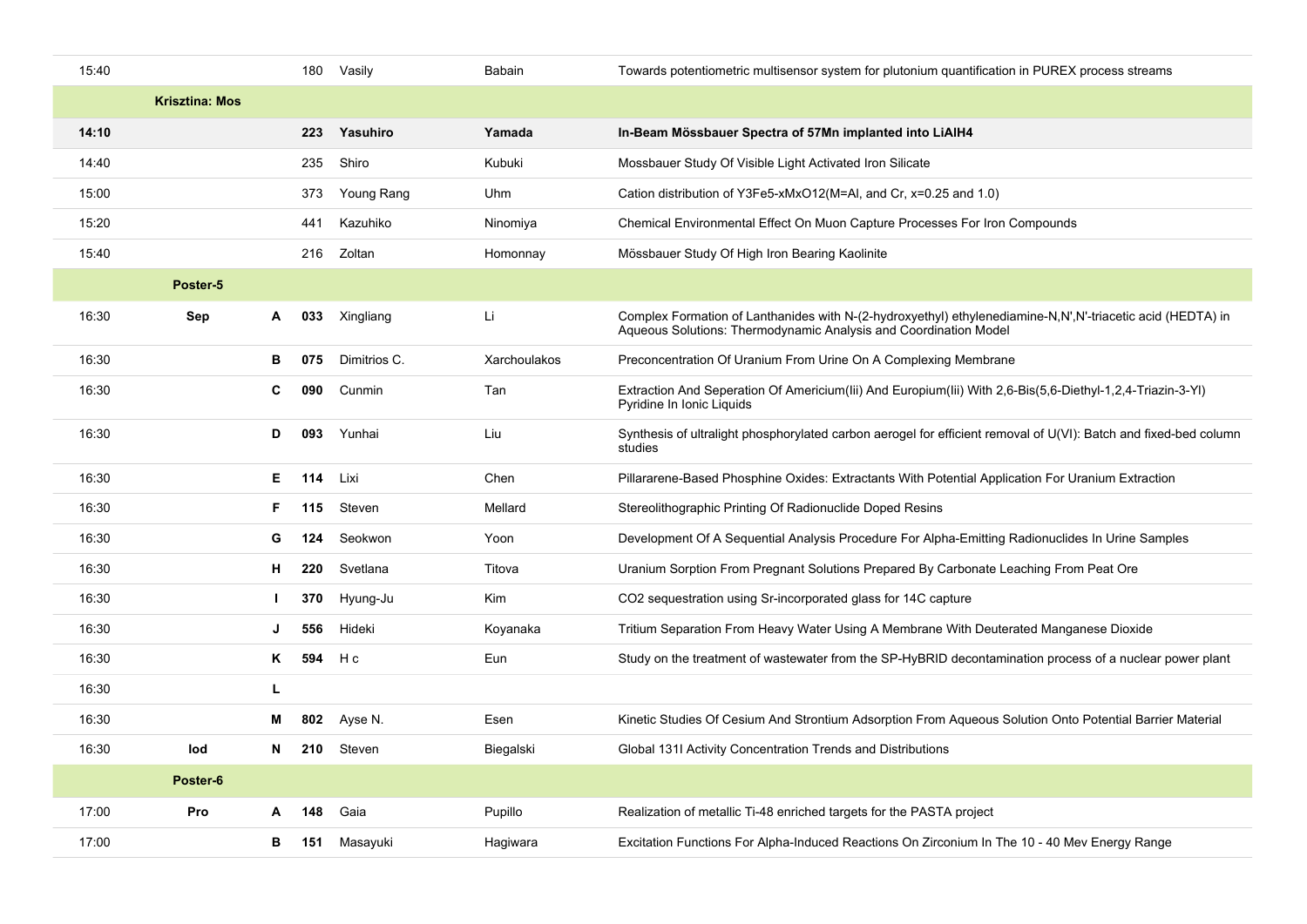| 17:00 |          | C                      |              |                                                                                                                                                                                  |
|-------|----------|------------------------|--------------|----------------------------------------------------------------------------------------------------------------------------------------------------------------------------------|
| 17:00 |          | 256<br>José<br>D       | Ródenas      | Production of radionuclides in a cyclotron for application in a PET                                                                                                              |
| 17:00 |          | Gideon F.<br>Е<br>349  | Steyn        | Optimization Of The Cyclotron Production Of 88Zr/88Y Generators With A 70 Mev Proton Beam                                                                                        |
| 17:00 |          | F.<br>520<br>Ferenc    | Szelecsényi  | Formation Of Stable And Radioactive Nuclides Of Ga, Zn, Ni And Co During The Activation Of Different Zn<br>Targets With Protons For Copper Radioisotope Production Up To 100 Mev |
| 17:00 |          | 565<br>Makoto<br>G     | Inagaki      | Production Of Medical Radioisotopes Using Electron Linear Accelerator                                                                                                            |
| 17:00 |          | 579<br>Hiroshi<br>H.   | Yashima      | Excitation Functions For Neon-Induced Reactions On Copper Up To 180 Mev                                                                                                          |
| 17:00 |          | Natalia S.<br>583      | Gustova      | Preparation Of Hafnium Targets By Electrodeposition                                                                                                                              |
| 17:00 |          | J                      |              |                                                                                                                                                                                  |
| 17:00 | Mös      | Young Rang<br>ĸ<br>438 | Uhm          | Study of structural Changes for SUS316L using te Positron Annihilation Lifetime Spectroscopy (PALS)                                                                              |
| 17:00 |          | L                      |              |                                                                                                                                                                                  |
| 17:00 |          | 444<br>Takuto<br>м     | Kudo         | Development Of Non-Destructive Isotopic Analysis Method Using Negative Muon                                                                                                      |
| 17:00 |          | 816<br>Marcel B.<br>N  | Miglierini   | Mössbauer Spectrometry Driven Speciation Analysis Of Iron In Human Brain                                                                                                         |
| 17:00 |          | 823<br>Svetozar<br>O   | Musić        | Denitration Of Simulated Radioactive Liquid Wastes                                                                                                                               |
|       |          |                        |              |                                                                                                                                                                                  |
|       | Poster-7 |                        |              |                                                                                                                                                                                  |
| 17:30 | Eco      | Yu-Hung<br>034<br>A    | Shih         | Experimental investigation of colloid diffusion in crystalline rock using SEM/EDS technique                                                                                      |
| 17:30 |          | 061<br>Pisutti<br>в    | Dararutana   | Comparison Study Of Ancient Burnt Rice Found At Thailand Archaeological Sites                                                                                                    |
| 17:30 |          | C<br>106<br>Koichi     | Takamiya     | Attachment behavior of fission products released from neutron-irradiated UO2 to solution aerosol                                                                                 |
| 17:30 |          | 888<br>Yong Hwa<br>D   | Oh           | Simple Analytical Method Of Cosmogenic 35S In Groundwater Using High Volume Liquid Scintillation Counter                                                                         |
| 17:30 |          | Marina<br>Е<br>159     | Saez Muñoz   | Uranium And Plutonium Determination In Soil And Sediments Samples By Fusion                                                                                                      |
| 17:30 |          | F.<br>190<br>Wannee    | Srinuttrakul | Stable Isotopic Fingerprint Of Sangyod Rice                                                                                                                                      |
| 17:30 |          | 201<br>G<br>Yalou      | Sun          | The Stability Of Kaolinite Colloids: Effect Of Ion Strength, Ph And Humic Substance                                                                                              |
| 17:30 |          | 253<br>н<br>Ilona      | Sekudewicz   | Activity Concentration Of Cesium 137Cs In The Ecosystem Of Anthropogenic Dam Lake In Poland, 32 Years<br>After The Chernobyl Accident                                            |
| 17:30 |          | Tomoko<br>294          | Ohta         | Estimation Of Inital 129//1271 Ratio For Groundwater Dating - Case Study For Coastal Zone In Japanese Island                                                                     |
| 17:30 |          | József<br>306          | Kónya        | Study Of Phosphate Sorption Of Soils By Radioactive Tracer Method                                                                                                                |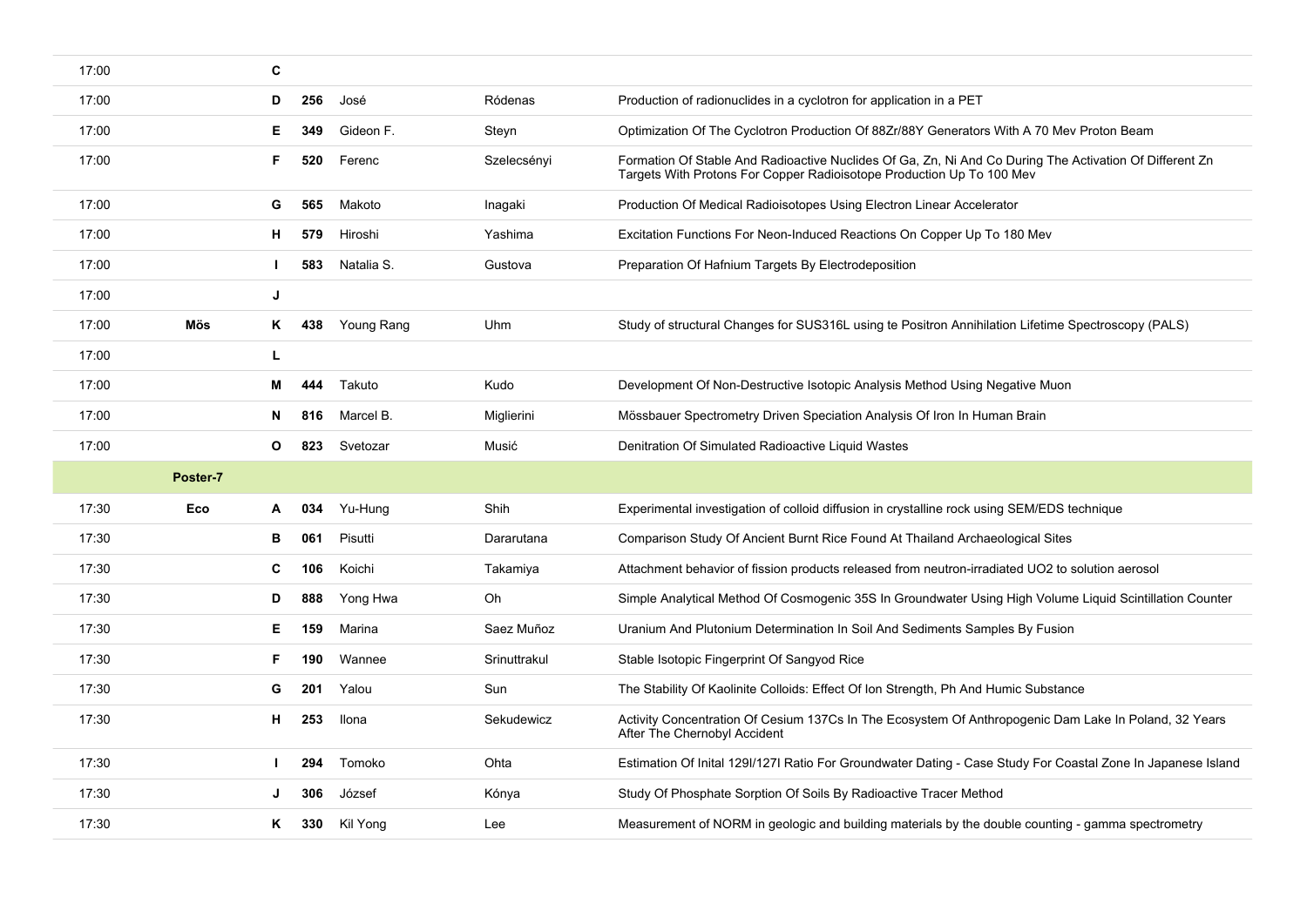| 17:30 |          |    | 343 | Dagmara I. | Strumińska-Parulska | 210Po In Honey From Northern Poland                                                                                                                                 |
|-------|----------|----|-----|------------|---------------------|---------------------------------------------------------------------------------------------------------------------------------------------------------------------|
| 17:30 |          | М  | 352 | Jerzy W.   | Mietelski           | Radiogenic Diversity Of West Arctic Tundra                                                                                                                          |
| 17:30 |          | N  | 412 | Claire     | Dalencourt          | Quantification of radium in environmental samples: Cationic extraction and ICP-MS analysis                                                                          |
| 17:30 |          | O  | 886 | Maria, C.  | Sahaqia             | Doses for critical group members as a result of VVR-S nuclear research reactor decommissioning                                                                      |
|       | Poster-8 |    |     |            |                     |                                                                                                                                                                     |
| 18:00 | Eco      | A  | 531 | Shota      | Kambayashi          | Behavior of Radiocaesium in Forest Catchments Contaminated by the Fukushima Dai-ichi Nuclear Power<br><b>Station Accident</b>                                       |
| 18:00 |          | в  | 543 | Alicia     | Negron-Mendoza      | Radiation-Induced Reactions Of Ketoacids In Aqueous Solution And Their Possible Role In Chemical Evolution<br><b>Studies</b>                                        |
| 18:00 |          | C  | 558 | Viktor N.  | Gluchshenko         | Complex Study Of The Radiation And Environmental Situation On The Territory Of The Water Basin Of The<br>Water Reservoir Tasotkel                                   |
| 18:00 |          | D  | 576 | Koichi     | Nishikawa           | Radioactivity Of Sodium-22 And Sodium-24 Produced In Low-Activation Concrete Used For The Accelerator<br>Tunnel In J-Parc                                           |
| 18:00 |          | Е. | 652 | Henriett   | Daróczi             | Measuring Radon And Thoron Concentration In Groundwater Sources                                                                                                     |
| 18:00 |          | F. | 663 | João M. M. | Oliveira            | Distribution Of Radionuclides In The Aquatic System Of A Former Uranium Mine Crater                                                                                 |
| 18:00 |          | G  | 693 | Imre Áron  | Bognár              | Developing the detector efficiency determination procedure of well-type HPGe detector for low activity and small<br>amount environmental samples such as attic dust |
| 18:00 |          | н. | 327 | Haiyan     | Zhang               | Synchronous Dissolution of Uranium, Thorium and Rare Earths From Hydrous Oxide Cake of Monazite Using<br>Hydrochloric Acid                                          |
| 18:00 |          |    | 711 | Lydia      | Bondareva           | Study Of The Absorption And Translocation Of The Herbicide In Plants And Soil Using Radiocarbon                                                                     |
| 18:00 |          | J  | 759 | Michal     | Šuhájek             | Sorption of uranium from aqueous solution by TiO2 based nanomaterial                                                                                                |
| 18:00 |          | K. | 777 | Róbert     | Janovics            | Isotope Geochemical Survey Of The Chamber Fields Of The Bátaapáti National Radioactive Waste Repository                                                             |
| 18:00 |          | L. | 781 | Pavel Yu.  | Lobanov             | Natural Radionuclides And Toxic Elements In The Border Areas Of Rivers Flowing Into Kazakhstan From<br>Kyrgyzstan                                                   |
| 18:00 |          | м  | 804 | Rainer     | Kadan               | Determination Of The Background Activity Of Be 7, K 40, Sr 90, I 131, Cs-134, Cs-137, Pu-238, Pu-239 And<br>Pu-240 In Austria                                       |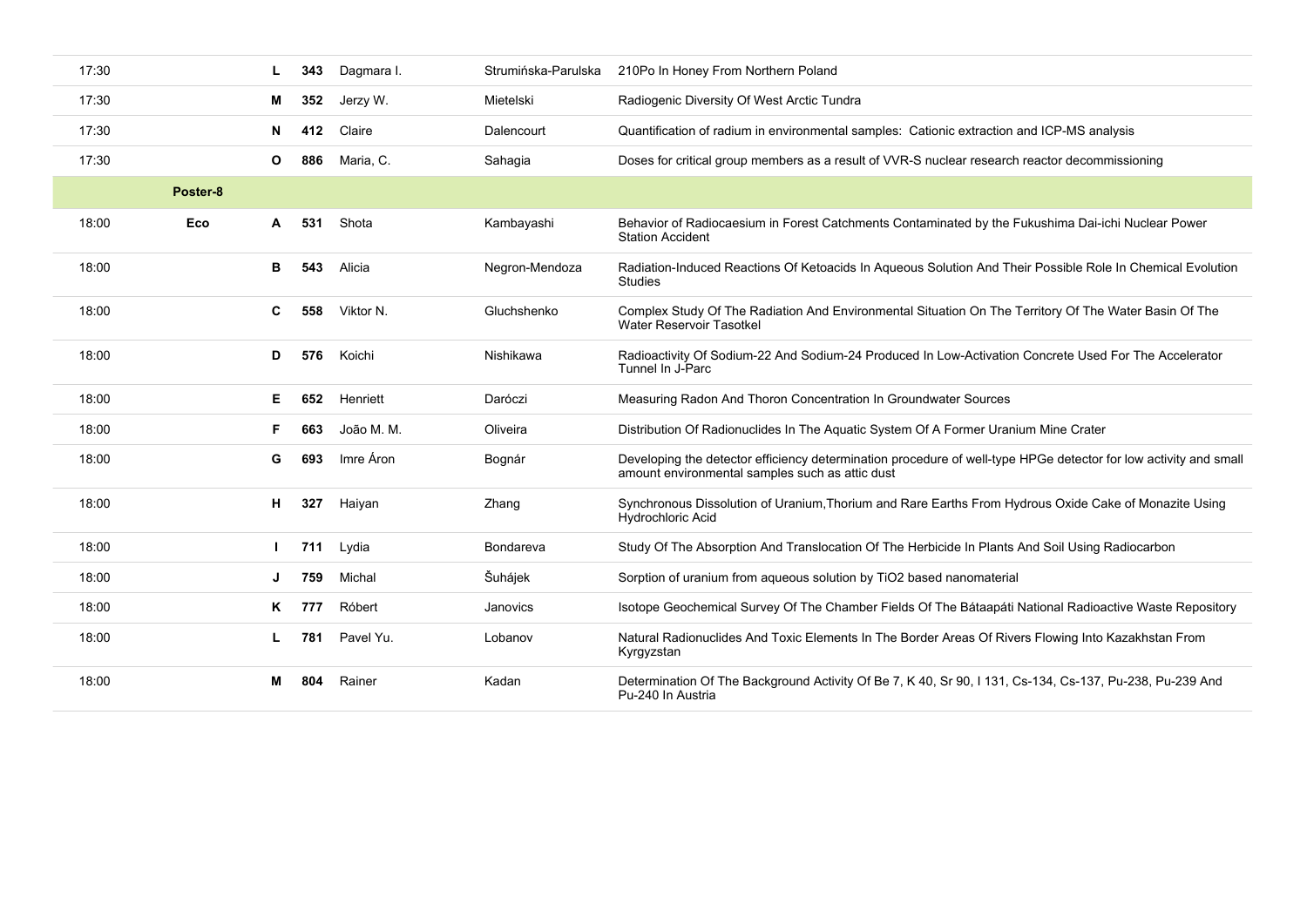|             | <b>Friday, May 10, 2019</b> |    |     |                    |                  |                                                                                                                                             |
|-------------|-----------------------------|----|-----|--------------------|------------------|---------------------------------------------------------------------------------------------------------------------------------------------|
| <b>Time</b> | <b>Room: Session</b>        | TV | #   | <b>First name</b>  | <b>Last name</b> | <b>Title</b>                                                                                                                                |
|             | Mátyás: PLE                 |    |     |                    |                  |                                                                                                                                             |
| 9:00        |                             |    | 064 | <b>Wei-Qun</b>     | Shi              | Actinide Separation over Lanthanides via Aluminium/Gallium Cathode Based Electrolysis in LiCl-KCl<br>eutectic                               |
| 9:45        |                             |    | 291 | <b>Frans</b>       | De Corte         | A survey of the UGent nuclear-analytical contributions to fission-track age determination and to<br>luminescence dating                     |
|             | Mátyás1: Eco                |    |     |                    |                  |                                                                                                                                             |
| 11:00       |                             |    | 313 | <b>Oumar Telly</b> | <b>Bah</b>       | Dry Deposition Velocity Of Molecular Gaseous Iodine                                                                                         |
| 11:30       |                             |    | 081 | Jixin              | Qiao             | 40-Year Seasonal Variation Of Tc-99 And Cs-137 In Danish Marine Environment: Implication For Environmental<br>Monitoring And Tracer Studies |
| 11:50       |                             |    | 112 | Thimo              | Philipp          | Influence Of Calcium On Uranium And Neptunium Sorption On Clay Minerals At (Hyper)Alkaline Conditions                                       |
| 12:10       |                             |    | 121 | Rebecca            | Querfeld         | Assessment Of Radiation Hazards Dor Athletes Or Visitors Of The Tokyo 2020 Olympic Games                                                    |
| 12:30       |                             |    | 133 | Fabian             | Köhler           | Determination Of Mobility And Speciation Of 129 lodine In The Soil Vadose Zone Using Long-Term Column<br>Experiments                        |
|             | Mátyás2: Pro                |    |     |                    |                  |                                                                                                                                             |
| 11:00       |                             |    | 805 | Ingo               | Spahn            | Radiochemical Methods in Radionuclide Production at a Cyclotron                                                                             |
| 11:30       |                             |    | 100 | Maria, C.          | Sahagia          | Standardisation Of The Emerging Medical Positron Emitter Zr-89                                                                              |
| 11:50       |                             |    | 501 | Mohamed F.         | Nawar            | Development Of A New Generation Of 99Mo/99Mtc Radioisotope Generators To Meet Continuing Clinical<br>Demands                                |
| 12:10       |                             |    | 267 | Ferenc             | Tárkányi         | Activation Cross Sections Of Deuteron Induced Reactions For Production Of Radionuclides For Medical,<br>Industrial And Biological Use       |
| 12:30       |                             |    | 825 | Nicholas P.        | van der Meulen   | Tb Radionuclides For Imaging And Therapy: How Far Have We Progressed?                                                                       |
|             | Szt. László:                |    |     |                    |                  |                                                                                                                                             |
| 11:00       |                             |    |     |                    |                  |                                                                                                                                             |
| 11:30       |                             |    |     |                    |                  |                                                                                                                                             |
| 11:50       |                             |    |     |                    |                  |                                                                                                                                             |
| 12:10       |                             |    |     |                    |                  |                                                                                                                                             |
| 12:30       |                             |    |     |                    |                  |                                                                                                                                             |